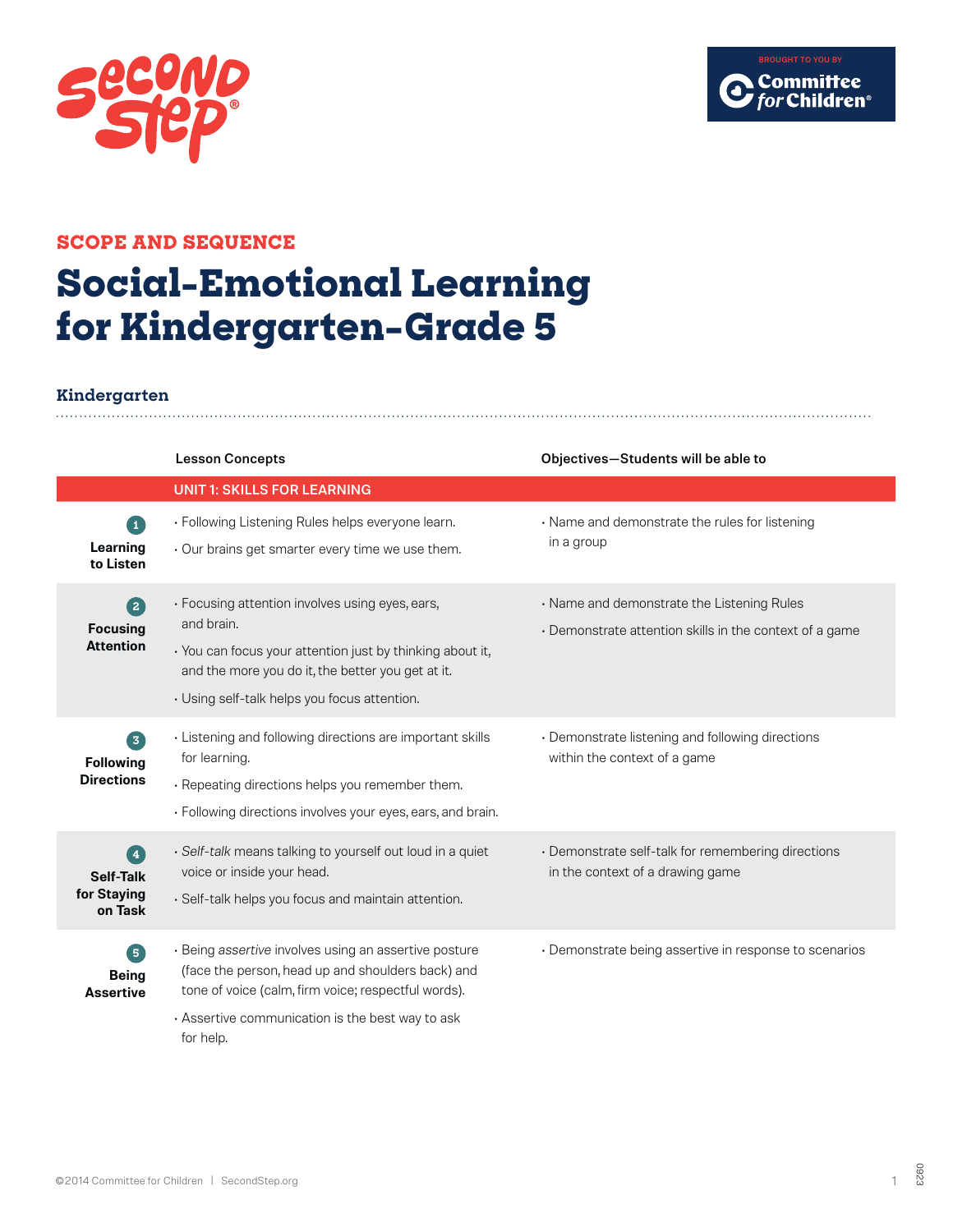

|                                      | <b>Lesson Concepts</b>                                                                                                                                | Objectives-Students will be able to                                                                                  |
|--------------------------------------|-------------------------------------------------------------------------------------------------------------------------------------------------------|----------------------------------------------------------------------------------------------------------------------|
|                                      | <b>UNIT 2: EMPATHY</b>                                                                                                                                |                                                                                                                      |
| $6^{\circ}$<br><b>Feelings</b>       | · If you can name your own feelings, it will help you<br>figure out how other people feel.                                                            | · Name happy and sad when presented with physical clues<br>· Identify that happy is a comfortable feeling and sad is |
|                                      | · All feelings are natural. Some feelings are comfortable,<br>and some are uncomfortable.<br>• Physical clues can help you identify others' feelings. | an uncomfortable feeling<br>· Identify a variety of feelings displayed in response<br>to scenarios                   |
| $\boxed{7}$<br><b>More</b>           | · Situational clues can help identify others' feelings.                                                                                               | · Name interested and afraid/scared when presented<br>with physical and situational clues                            |
| <b>Feelings</b>                      |                                                                                                                                                       | · Identify that interested is a comfortable feeling and<br>scared an uncomfortable one                               |
|                                      |                                                                                                                                                       | · Identify a variety of feelings displayed in response<br>to scenarios                                               |
| $\bullet$<br>Identifying             | · It's natural to feel angry, but feeling angry<br>is uncomfortable.                                                                                  | · Name angry when presented with physical and<br>situational clues                                                   |
| Anger                                | · It's not okay to be mean or hurt others.                                                                                                            | · Identify that anger is an uncomfortable feeling                                                                    |
|                                      | · Empathy means feeling and understanding what<br>someone else feels.                                                                                 | · Identify a variety of feelings displayed in response<br>to scenarios                                               |
| $\bullet$<br>Same or                 | · People can have different feelings about the<br>same situation.                                                                                     | · Compare physical and emotional similarities and<br>differences between two students depicted in a story            |
| Different?                           | · It's okay for people to have different feelings about<br>the same thing.                                                                            | · Identify same and different feelings in response<br>to scenarios                                                   |
| $10^{\circ}$<br><b>Accidents</b>     | · An accident is when you do something you didn't mean<br>to do.                                                                                      | · Identify what to say when they do something by accident                                                            |
|                                      | • When you cause an accident, it's important to say so,<br>so others won't think you did it on purpose.                                               | · Demonstrate saying, "I'm sorry. It was an accident.<br>Are you okay?" in response to scenarios                     |
| 11                                   | · Compassion means caring about how someone else feels.                                                                                               | · Identify that listening is one way to show you care                                                                |
| <b>Caring and</b><br><b>Helping</b>  | • When you feel empathy for someone, compassion is a                                                                                                  | · Identify that helping is another way to show you care                                                              |
|                                      | good way to show it.<br>• You can show you care by saying or doing something kind.                                                                    | • Demonstrate caring and helping behaviors in response<br>to scenarios                                               |
|                                      | <b>UNIT 3: EMOTION MANAGEMENT</b>                                                                                                                     |                                                                                                                      |
| (12)                                 | • You can use physical clues in your body to identify                                                                                                 | · Identify physical clues for feeling worried                                                                        |
| <b>We Feel</b><br><b>Feelings in</b> | your feelings.                                                                                                                                        | · Identify a grown-up to talk to when they feel worried                                                              |
| <b>Our Bodies</b>                    | · All your feelings are natural.                                                                                                                      |                                                                                                                      |
|                                      | · It's important to talk to a grown-up when you<br>feel worried.                                                                                      |                                                                                                                      |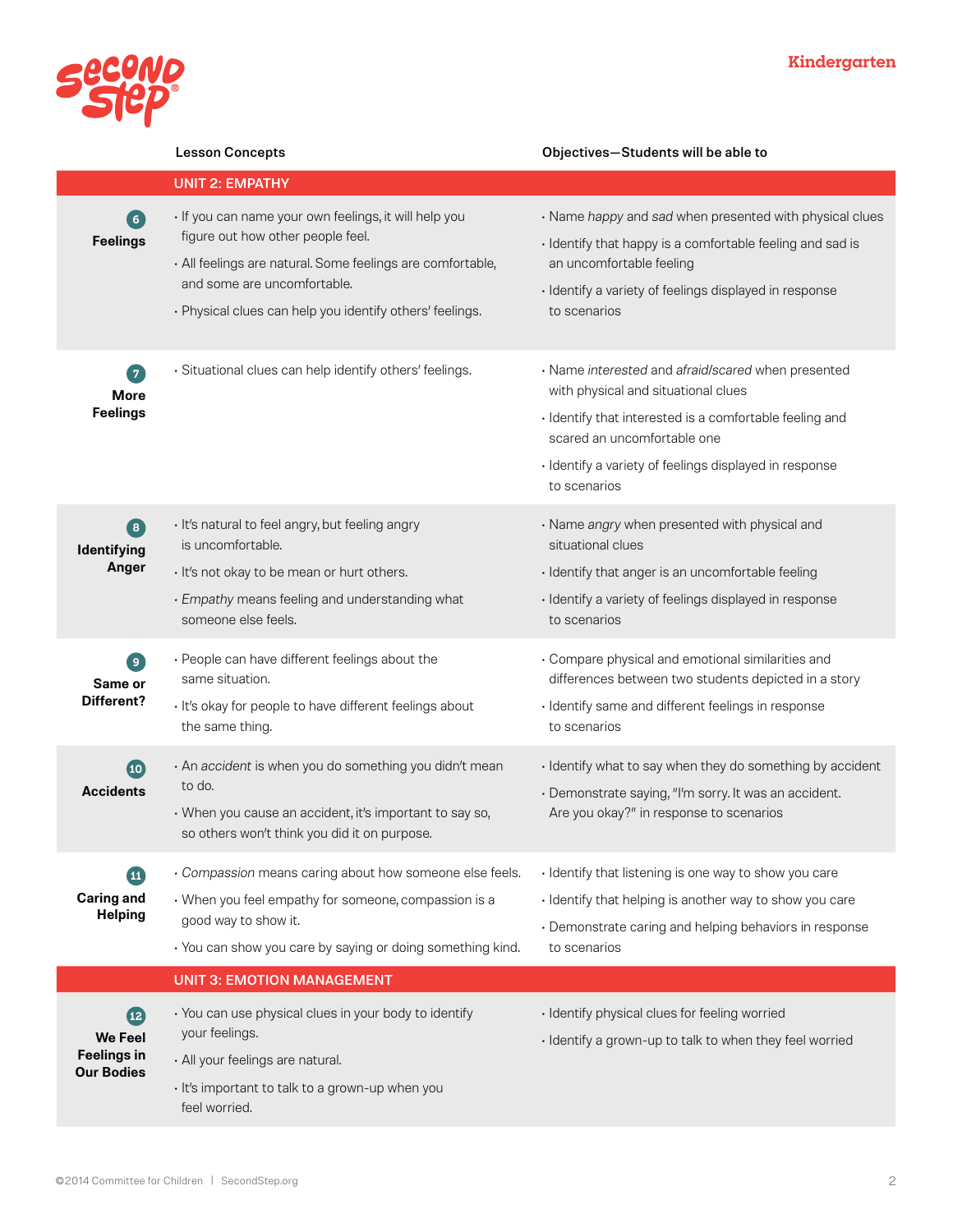

|                                                                              | <b>Lesson Concepts</b>                                                                                                                                                                                                | Objectives-Students will be able to                                                                                                                                                                 |
|------------------------------------------------------------------------------|-----------------------------------------------------------------------------------------------------------------------------------------------------------------------------------------------------------------------|-----------------------------------------------------------------------------------------------------------------------------------------------------------------------------------------------------|
| 13<br><b>Managing</b><br><b>Frustration</b>                                  | · Feelings vary in strength.<br>· Feelings that are strong need to be managed.<br>· Saying "Stop" and naming your feelings are ways<br>to begin to calm down.                                                         | · Identify "Stop" and "Name your feeling" as ways<br>to begin to calm down<br>• Demonstrate saying "Stop" and naming feelings in<br>response to scenarios                                           |
| $\mathbf{14}$<br>Calming<br><b>Down Strong</b><br><b>Feelings</b>            | · Belly breathing calms down strong feelings.<br>. Belly breathing pushes the belly out when you breathe in.                                                                                                          | · Demonstrate belly breathing<br>· Identify and demonstrate the Calming-Down Steps                                                                                                                  |
| $\overline{15}$<br><b>Handling</b><br><b>Waiting</b>                         | · The Calming-Down Steps can help you manage feeling<br>excited or impatient while waiting.<br>· Finding quiet things to do that won't distract others also<br>helps you wait.                                        | · Identify the Calming-Down Steps<br>. Apply the Calming-Down Steps while waiting in<br>a game situation                                                                                            |
| $\overline{16}$<br><b>Managing</b><br>Anger                                  | · Feeling angry is natural. Hurtful, mean behaviors<br>are not okay.<br>• Your body lets you know when you're angry.<br>· Learning to relax calms you down.                                                           | · Name physical signs of anger<br>• Apply the Calming-Down Steps in a game situation                                                                                                                |
| $\bm{\mathbf{\bm{\omega}}}$<br><b>Managing</b><br><b>Disappoint-</b><br>ment | • When you don't get what you want, you can feel<br>disappointed.<br>· Strong disappointment can lead to feeling sad or angry.                                                                                        | · Identify the feeling of disappointment<br>· Demonstrate calming-down skills when they<br>feel disappointed                                                                                        |
| (18)<br><b>Handling</b><br><b>Being</b><br><b>Knocked</b><br>Down            | • When you get hurt, it's important to calm down before<br>you do anything else.<br>• You need to ask for more information and not assume<br>that the action was on purpose.                                          | • Demonstrate calming down in response to scenarios<br>• Demonstrate telling the other person they feel hurt<br>and asking what happened<br>• Demonstrate apologizing and saying it was an accident |
|                                                                              | <b>UNIT 4: PROBLEM SOLVING</b>                                                                                                                                                                                        |                                                                                                                                                                                                     |
| 19<br><b>Solving</b><br><b>Problems</b>                                      | · You need to calm down before you solve a problem.<br>· The first step in solving problems is to use words to<br>describe the problem.<br>• The second step in solving problems is to think of lots<br>of solutions. | • Use words to describe problems presented in scenarios<br>· Generate multiple solutions to problems presented<br>in scenarios                                                                      |
| (20)<br>Inviting<br>to Play                                                  | • When you see other kids being left out of play, it's<br>important to notice and have empathy for them.<br>· Inviting others to play is a caring thing to do.<br>• Playing with others is a way to get to know them. | • Demonstrate inviting someone to play in response<br>to scenarios                                                                                                                                  |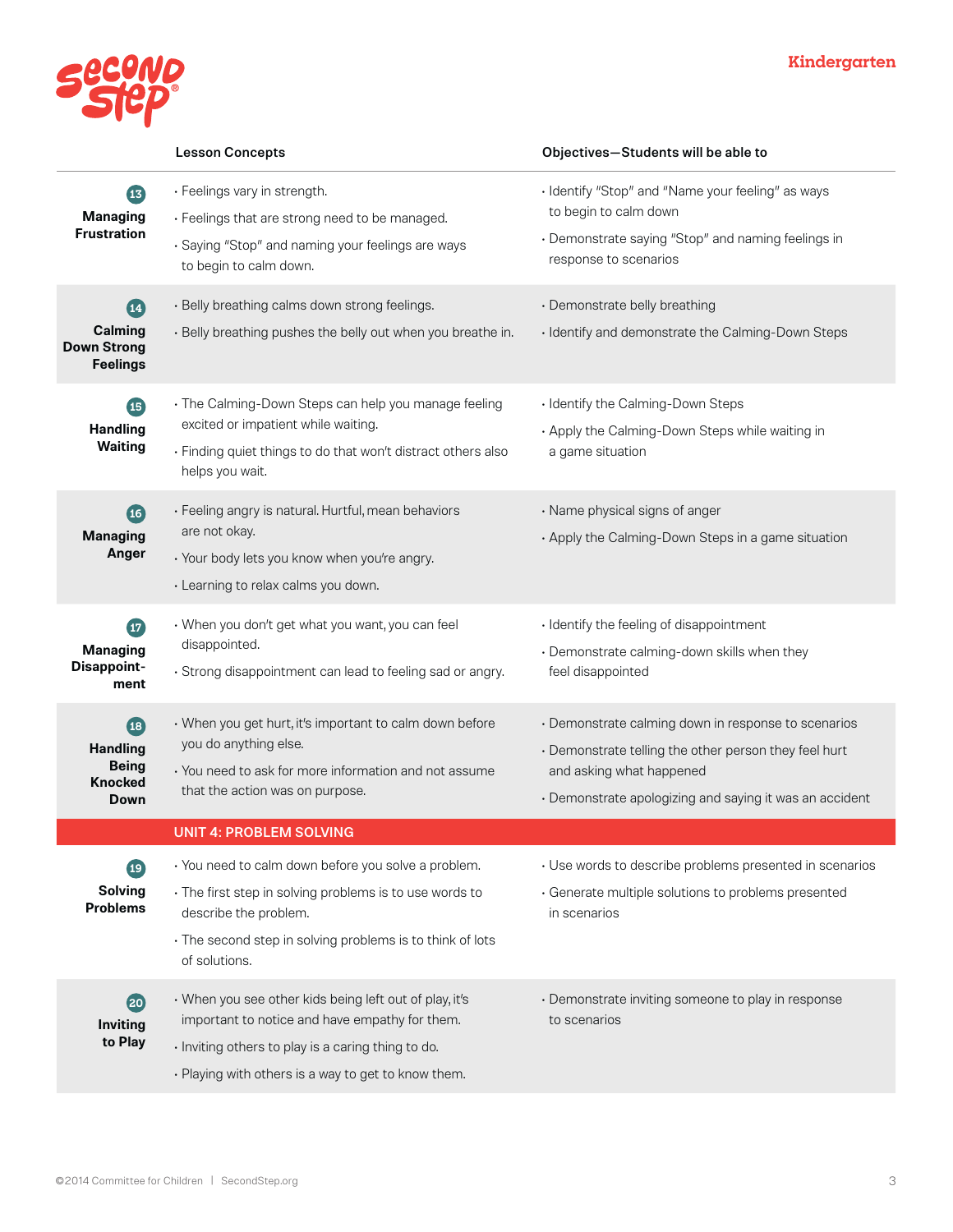

|                                                                       | <b>Lesson Concepts</b>                                                                                                                                                                                                                  | Objectives-Students will be able to                                                                                                                                                      |
|-----------------------------------------------------------------------|-----------------------------------------------------------------------------------------------------------------------------------------------------------------------------------------------------------------------------------------|------------------------------------------------------------------------------------------------------------------------------------------------------------------------------------------|
| 21<br><b>Fair Ways</b><br>to Play                                     | · Sharing, trading, and taking turns are fair ways to play.<br>· Sharing means playing together with a toy.                                                                                                                             | · Identify a problem in response to a scenario<br>· Generate solutions in response to a scenario<br>· Name sharing, trading, and taking turns as fair solutions                          |
|                                                                       |                                                                                                                                                                                                                                         | when two students want to play with the same thing                                                                                                                                       |
| 22<br><b>Having Fun</b><br>with Our<br><b>Friends</b>                 | • When children play in fair ways, everyone has fun.<br>· Other children sometimes have different wants or<br>preferences.<br>• Choosing to have fun with others rather than get your<br>own way helps you be friends.                  | • Demonstrate the Problem-Solving Steps with a problem<br>in the lesson                                                                                                                  |
| 23<br><b>Handling</b><br><b>Having</b><br><b>Things Taken</b><br>Away | · It's important to calm down first before solving problems.<br>· If someone is being mean to you on purpose, using words<br>and being assertive are good ways to deal with it.<br>. It's not okay to grab things away from others.     | · Identify a problem in response to scenarios<br>· Generate solutions in response to scenarios<br>· Demonstrate assertive communication in response<br>to scenarios                      |
| 24<br><b>Handling</b><br>Name-<br><b>Calling</b>                      | · It's not okay to call people names that hurt their feelings.<br>· If someone calls you a name, you can ignore the person<br>or respond assertively.<br>· If the person doesn't stop calling you names, you should<br>tell a grown-up. | · Demonstrate assertiveness and ignoring as effective<br>strategies for handling name-calling that hurts feelings<br>· Identify an adult to tell if they cannot stop the<br>name-calling |
| 25<br>Reviewing<br><b>Second Step</b><br><b>Skills</b>                | · You've all learned a lot of new skills.<br>· You can notice how much you've learned.                                                                                                                                                  | · Recall and demonstrate the Listening Rules<br>• Demonstrate how to calm down<br>. Recall the Fair Ways to Play                                                                         |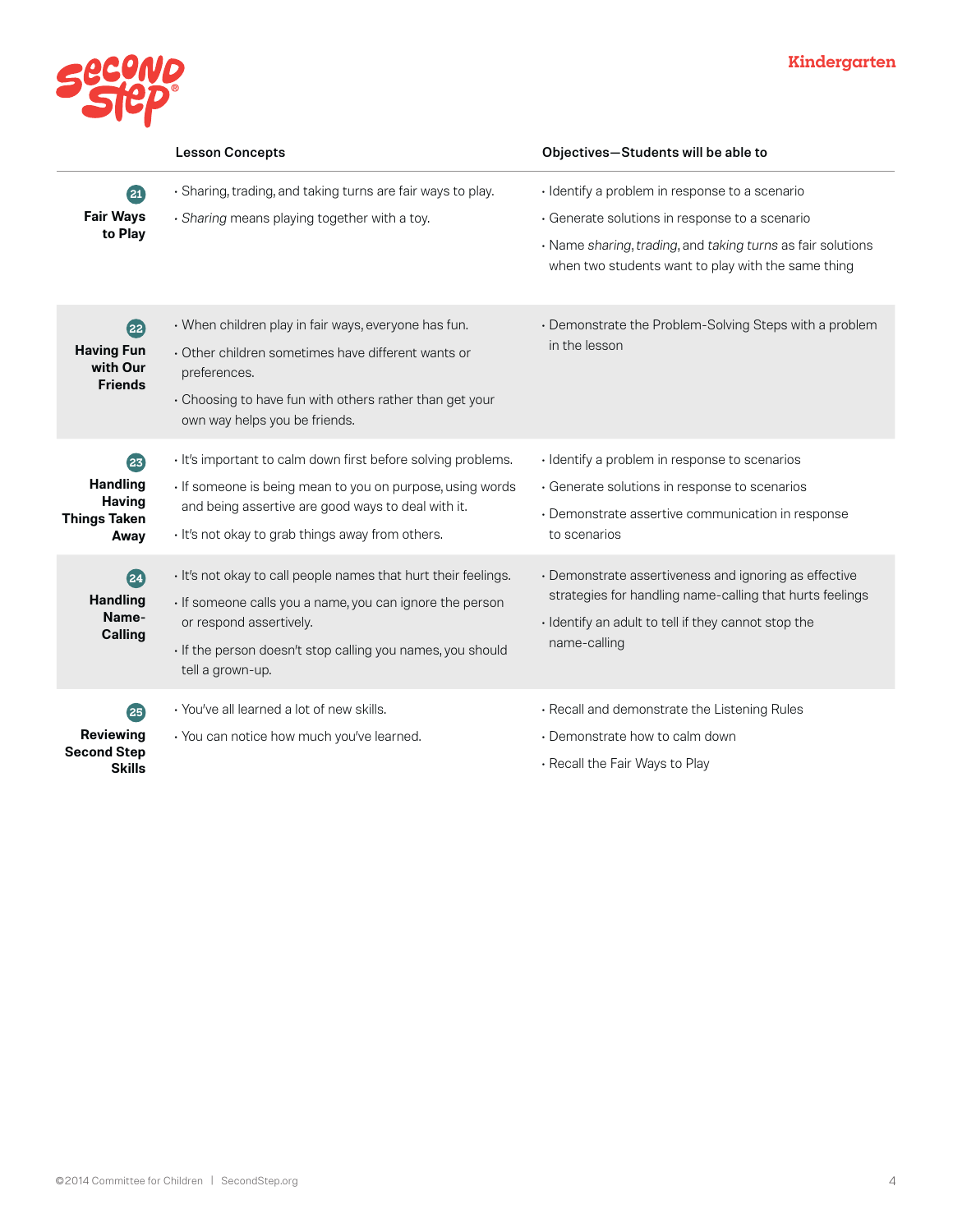

|                                               | <b>Lesson Concepts</b>                                                                                          | Objectives-Students will be able to                                                  |
|-----------------------------------------------|-----------------------------------------------------------------------------------------------------------------|--------------------------------------------------------------------------------------|
|                                               | <b>UNIT 1: SKILLS FOR LEARNING</b>                                                                              |                                                                                      |
| $\vert 1 \vert$                               | · Following Listening Rules helps everyone learn.                                                               | · Name and demonstrate the Listening Rules                                           |
| Learning<br>to Listen                         | · Your brain gets smarter every time it works hard.                                                             | • Apply attention, memory, and inhibitory control skills<br>in a brain-building game |
| $\left( 2\right)$                             | · Focusing attention involves using your eyes, ears,                                                            | · Name and demonstrate the Listening Rules                                           |
| <b>Focusing</b>                               | and brain.                                                                                                      | • Demonstrate attention skills in the context of a game                              |
| <b>Attention</b>                              | · The more you practice focusing your attention, the<br>better you get at it.                                   | · State typical classroom verbal cues that request<br>student attention              |
|                                               | · Using self-talk helps focus attention.                                                                        |                                                                                      |
| $\left[\mathbf{5}\right]$<br><b>Following</b> | · Listening and following directions are important skills<br>for learning.                                      | • Demonstrate listening and following directions within<br>the context of a game     |
| <b>Directions</b>                             | · Repeating directions helps you remember them.                                                                 |                                                                                      |
|                                               | · Following directions involves using your eyes, ears,<br>and brain.                                            |                                                                                      |
| $\sqrt{4}$                                    | · Self-talk means talking to yourself out loud in a quiet                                                       | · Demonstrate self-talk strategies for                                               |
| Self-Talk                                     | voice or inside your head.                                                                                      | remembering directions                                                               |
| for Learning                                  | · Self-talk helps you focus and maintain attention.                                                             |                                                                                      |
| $\boxed{5}$<br><b>Being</b>                   | · Being assertive involves using an assertive posture<br>(face the person, head up and shoulders back) and tone | · Distinguish an assertive request from a passive or<br>aggressive one               |
| <b>Assertive</b>                              | of voice (calm, firm voice; respectful words).                                                                  | · Identify assertive posture and tone of voice                                       |
|                                               | · Assertive communication is the best way to ask for help.                                                      | · Demonstrate assertive communication skills in                                      |
|                                               |                                                                                                                 | response to scenarios                                                                |
|                                               | <b>UNIT 2: EMPATHY</b>                                                                                          |                                                                                      |
| $\left( 6\right)$<br>Identifying              | · Identifying your own feelings helps you know how<br>others feel.                                              | · Name feelings when presented with physical clues                                   |
| <b>Feelings</b>                               | · Everyone experiences strong feelings sometimes.                                                               |                                                                                      |
|                                               | · Some feelings are comfortable, and some<br>are uncomfortable.                                                 |                                                                                      |
|                                               | · Physical clues can help identify others' feelings.                                                            |                                                                                      |
| $\left( 7\right)$                             | · Situational clues can help you identify others' feelings.                                                     | · Name feelings when presented with physical clues                                   |
| <b>Looking for</b><br><b>More Clues</b>       | • Understanding how others feel improves relationships.                                                         | · Name feelings when presented with environmental<br>and situational clues           |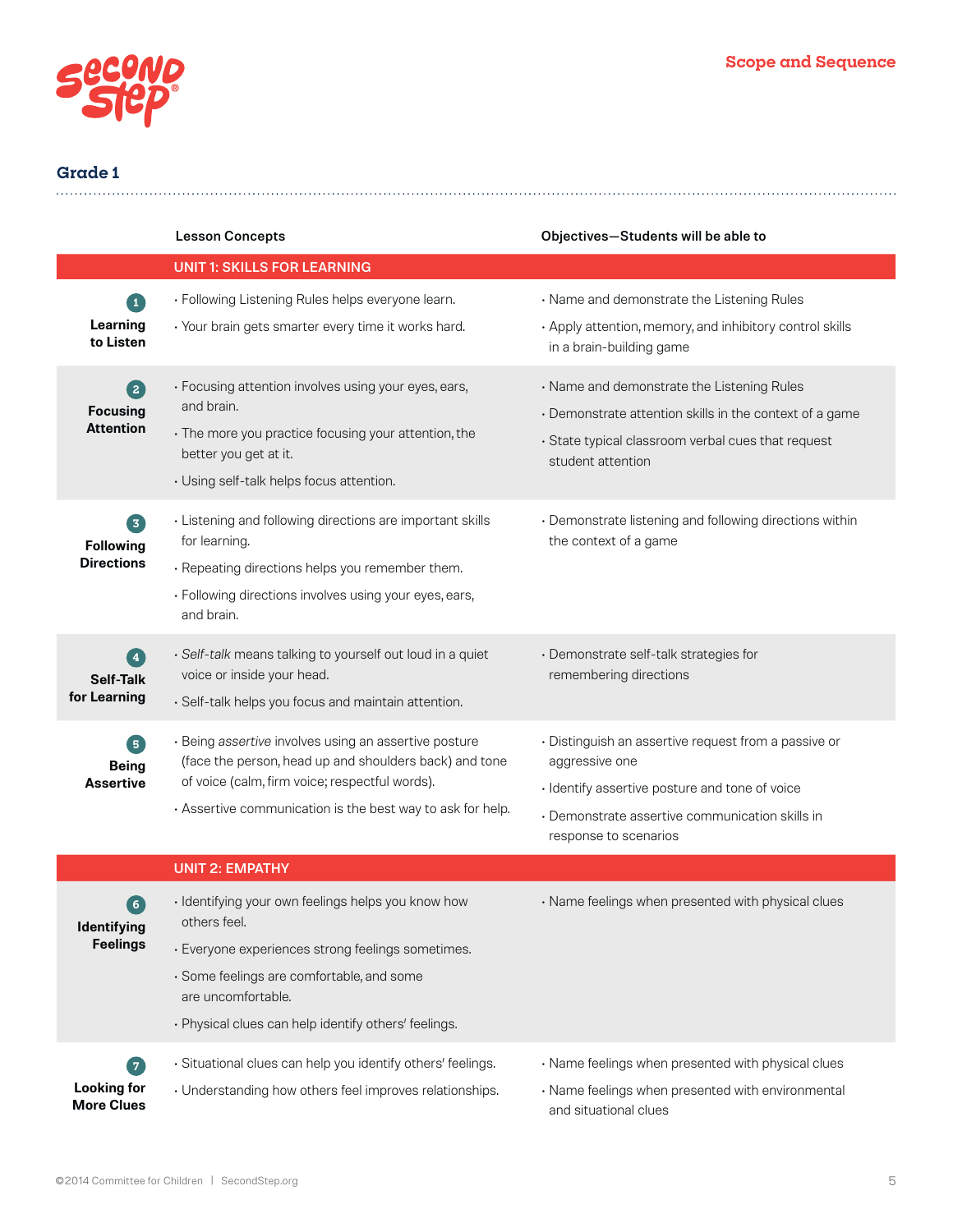

|                                                                               | <b>Lesson Concepts</b>                                                                                                                                                                      | Objectives-Students will be able to                                                                                                            |
|-------------------------------------------------------------------------------|---------------------------------------------------------------------------------------------------------------------------------------------------------------------------------------------|------------------------------------------------------------------------------------------------------------------------------------------------|
| $\left( \begin{array}{c} 8 \end{array} \right)$<br><b>Similarities</b><br>and | · People can have different feelings about the same<br>situation.<br>· It's okay for people to have different feelings about the                                                            | · Compare physical and emotional similarities and<br>differences between two children<br>· Demonstrate that people can have different feelings |
| <b>Differences</b>                                                            | same thing.                                                                                                                                                                                 | about the same situation                                                                                                                       |
| $\left[ \begin{array}{c} 9 \end{array} \right]$<br><b>Feelings</b><br>Change  | • People may have different feelings about the same<br>situation at different times.<br>· Feelings may change over time.<br>· Being inviting and welcoming can change people's<br>feelings. | • Demonstrate welcoming and inviting behaviors                                                                                                 |
| $\overline{10}$                                                               | · An accident is when you do something you didn't mean<br>to do.                                                                                                                            | Know what the word accident means                                                                                                              |
| <b>Accidents</b>                                                              |                                                                                                                                                                                             | • Know what to say when they do something by accident                                                                                          |
|                                                                               | · It's important to accept responsibility for an accident<br>to prevent others from assuming it was intentional.                                                                            | • Predict how others might feel as a result of their own<br>or others' actions                                                                 |
| $\mathbf{u}$                                                                  | · Compassion is empathy in action.                                                                                                                                                          | · Recall that listening, saying kind words, and helping are<br>three ways to show caring                                                       |
| <b>Showing</b><br><b>Care and</b>                                             | · People feel better when others show them care<br>and concern.                                                                                                                             | • Demonstrate caring and helping in response to scenarios                                                                                      |
| <b>Concern</b>                                                                |                                                                                                                                                                                             |                                                                                                                                                |
|                                                                               |                                                                                                                                                                                             |                                                                                                                                                |
|                                                                               | <b>UNIT 3: EMOTION MANAGEMENT</b>                                                                                                                                                           |                                                                                                                                                |
| $\mathbf{12}$                                                                 | · You identify your own feelings by physical clues                                                                                                                                          | · Identify physical clues in their bodies that help them                                                                                       |
| Identifying<br><b>Our Own</b><br><b>Feelings</b>                              | in your body.<br>· All feelings are natural.                                                                                                                                                | identify their feelings<br>· Identify grown-ups to talk to about feelings                                                                      |
| <b>B</b><br><b>Strong</b>                                                     | · Feelings vary in strength.                                                                                                                                                                | · Recognize situations and physical body cues that signal<br>strong feelings                                                                   |
| <b>Feelings</b>                                                               | · Strong feelings need to be managed.<br>· Saying "Stop" and naming your feeling are ways to<br>begin to calm down.                                                                         | • Demonstrate two Calming-Down Steps to manage<br>strong feelings                                                                              |
| $\boldsymbol{\Omega}$                                                         | · Belly breathing calms down strong feelings.                                                                                                                                               | • Explain physical and situational clues to feeling angry                                                                                      |
| <b>Calming</b>                                                                | · Belly breathing pushes the belly out when you breathe in.                                                                                                                                 | · Demonstrate the proper belly-breathing technique                                                                                             |
| <b>Down Anger</b>                                                             | · Being mean or hurting others when you're angry is<br>not okay.                                                                                                                            | · Use a three-step process to calm down: Say "stop,"<br>name your feeling, and do belly breathing                                              |
| $\overline{15}$                                                               | · Positive self-talk is an effective strategy for calming                                                                                                                                   | · Recognize situations that require the use of                                                                                                 |
| <b>Self-Talk for</b><br><b>Calming</b>                                        | down strong emotions.                                                                                                                                                                       | calming-down strategies<br>· Use positive self-talk to calm down                                                                               |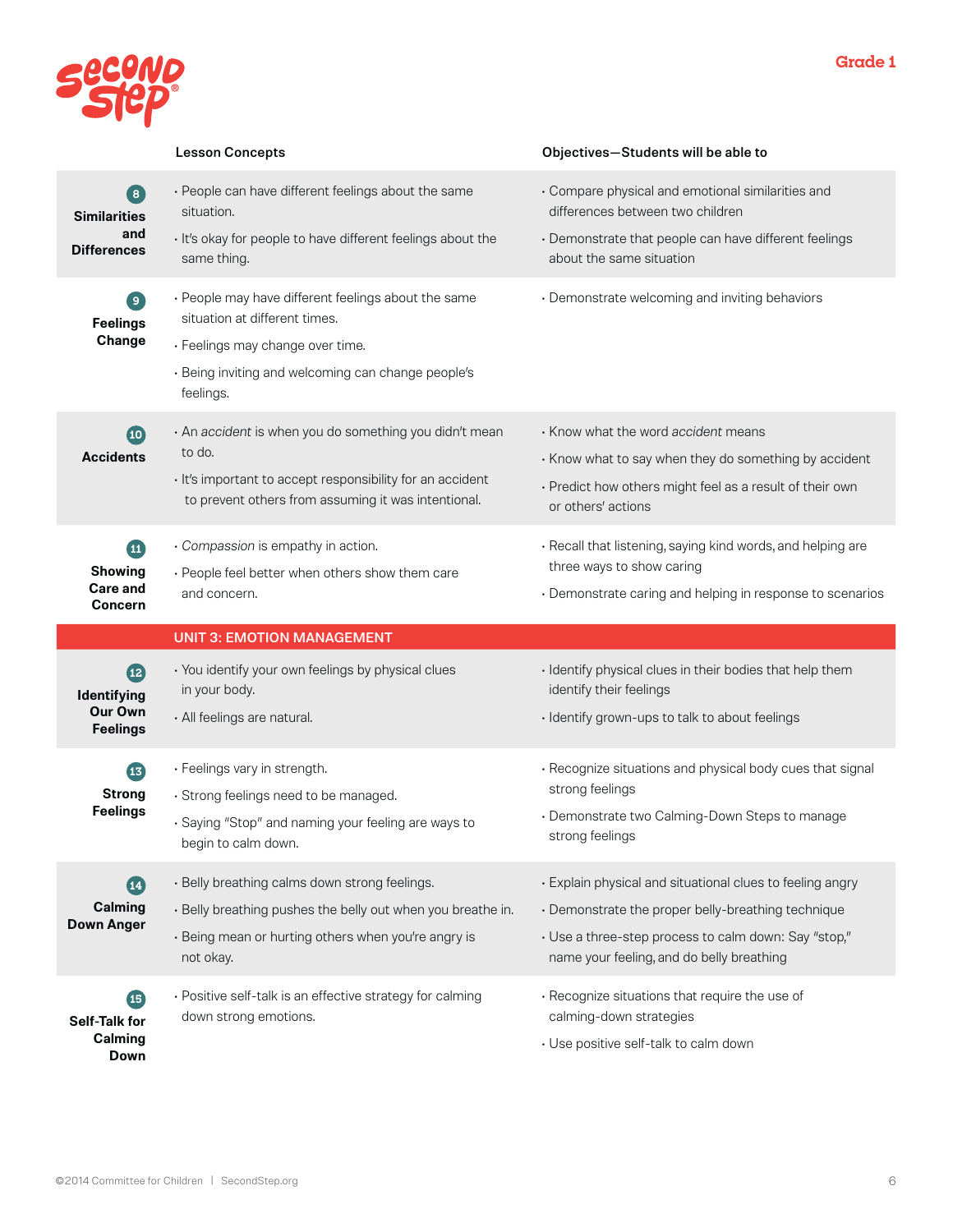

|                                                                                      | <b>Lesson Concepts</b>                                                                                                                                                                                                                | Objectives-Students will be able to                                                                                                                                                                                             |
|--------------------------------------------------------------------------------------|---------------------------------------------------------------------------------------------------------------------------------------------------------------------------------------------------------------------------------------|---------------------------------------------------------------------------------------------------------------------------------------------------------------------------------------------------------------------------------|
| $\overline{16}$<br><b>Managing</b><br><b>Worry</b>                                   | • Counting is one of the effective Ways to Calm Down.<br>· The Ways to Calm Down can help students<br>manage worry.<br>· Talking to a grown-up helps when you're worried.                                                             | · Recognize situations that require the use of<br>calming-down skills<br>• Demonstrate the Ways to Calm Down-belly breathing,<br>counting, and using positive self-talk<br>· Identify grown-ups to talk to when feeling worried |
|                                                                                      | <b>UNIT 4: PROBLEM SOLVING</b>                                                                                                                                                                                                        |                                                                                                                                                                                                                                 |
| $\boldsymbol{\mathbf{\boldsymbol{\omega}}}$<br><b>Solving</b><br>Problems,<br>Part 1 | · You need to calm down before you solve a problem.<br>• The first step in solving a problem is to use words to<br>describe the problem.<br>• The second step in solving a problem is to think of lots<br>of solutions.               | · Use words to describe problems presented in scenarios<br>· Generate multiple solutions to problems presented in<br>scenarios                                                                                                  |
| $\left(18\right)$<br><b>Solving</b><br>Problems,<br>Part 2                           | · Part of problem solving is thinking about consequences.<br>· The final step of problem solving is to pick the<br>best solution.<br>· Solving problems is a way to get along better with others.                                     | · Predict consequences using an if-then model<br>· Select a reasonable solution to a problem                                                                                                                                    |
| 19<br><b>Fair Ways</b><br>to Play                                                    | · Sharing, trading, and taking turns are fair ways to play.<br>· Sharing means playing together with a toy.                                                                                                                           | • Define and differentiate sharing, trading, and taking turns<br>· Identify and state the problem in a given situation<br>· Generate possible solutions to a problem situation<br>• Demonstrate the Fair Ways to Play           |
| 20<br>Inviting to<br>Join In                                                         | · It's important to notice and have empathy for children<br>who are left out of play.<br>· Inviting others to play is the right thing to do.<br>• Playing with others is a way to get to know them better.                            | • Apply the Problem-Solving Steps<br>• Demonstrate how to invite someone to play in response<br>to scenarios                                                                                                                    |
| $\left( 21\right)$<br><b>Handling</b><br><b>Name-Calling</b>                         | · It's not okay to call people names that hurt their feelings.<br>· If someone calls you a name, you can ignore the person<br>or speak assertively.<br>· If the person doesn't stop calling you names, you should<br>tell a grown-up. | · Demonstrate assertive responses to name-calling<br>· Identify adults to tell if name-calling doesn't stop                                                                                                                     |
| (22)<br><b>Reviewing</b><br><b>Second Step</b><br><b>Skills</b>                      | · You've all learned a lot of new skills.<br>· You can notice how much you've learned.                                                                                                                                                | · Recall skills on all the posters<br>• Demonstrate the Listening Rules<br>• Demonstrate the Calming-Down Steps<br>· Name one concept or skill they learned in their<br>Second Step lessons                                     |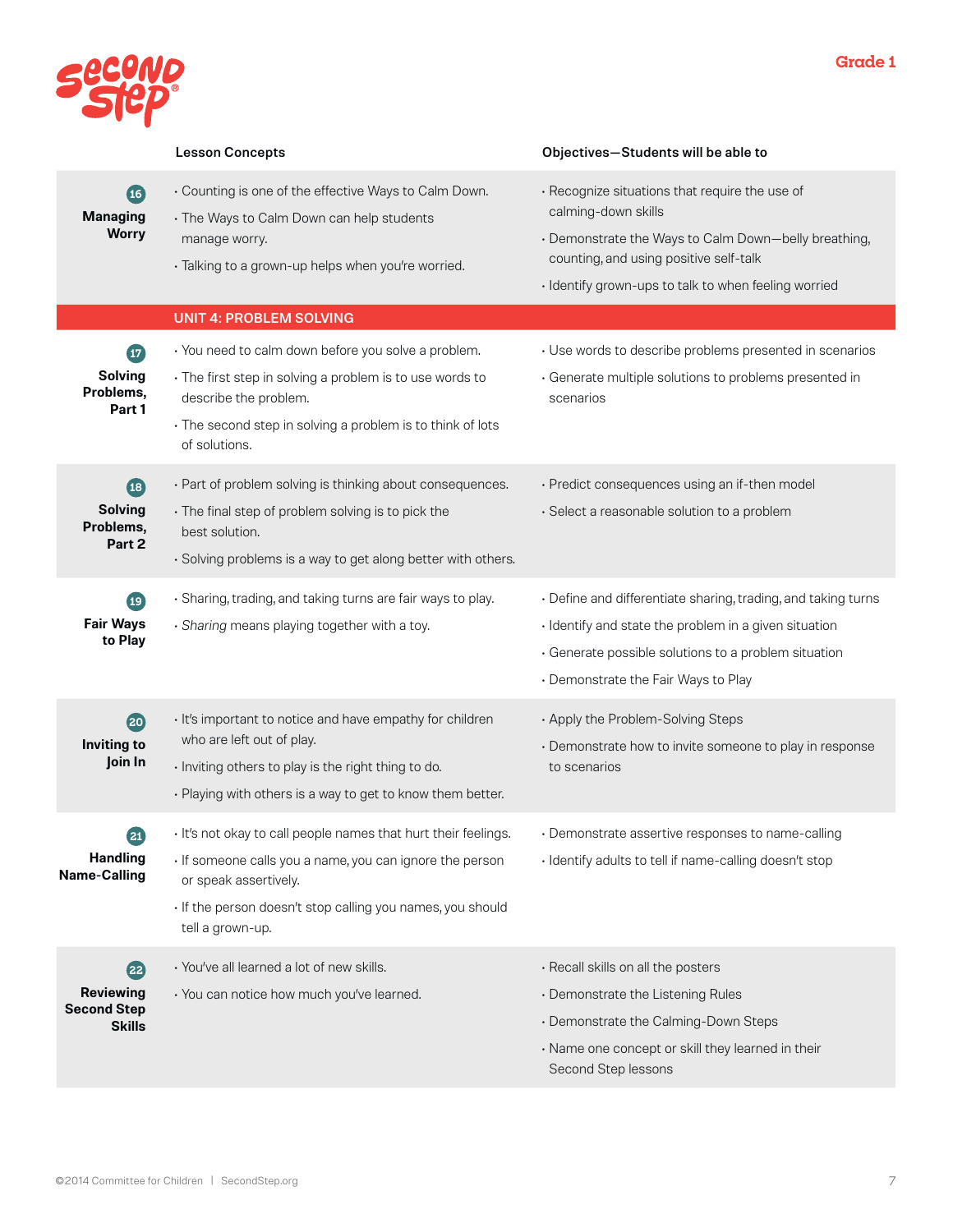

|                                                                     | <b>Lesson Concepts</b>                                                                                                                                                                                                        | Objectives-Students will be able to                                                                                                                                                       |
|---------------------------------------------------------------------|-------------------------------------------------------------------------------------------------------------------------------------------------------------------------------------------------------------------------------|-------------------------------------------------------------------------------------------------------------------------------------------------------------------------------------------|
|                                                                     | <b>UNIT 1: SKILLS FOR LEARNING</b>                                                                                                                                                                                            |                                                                                                                                                                                           |
| $\ket{1}$<br><b>Being</b><br><b>Respectful</b>                      | · Thinking about how others want to be treated and<br>treating them that way helps you be respectful.<br>· Being respectful helps you be a better learner.                                                                    | · Identify respectful behavior in themselves and others<br>• Determine respectful responses to scenarios                                                                                  |
| $\boxed{2}$<br><b>Focusing</b><br><b>Attention and</b><br>Listening | • Focusing your attention and listening help you be<br>a better learner.<br>• Focusing your attention and listening are ways to<br>show respect.                                                                              | · Identify examples of focusing attention<br>· Identify examples of listening<br>. Apply focusing-attention and listening skills in the<br>context of a game and in response to scenarios |
| 3<br>Using<br><b>Self-Talk</b>                                      | · Self-talk means talking to yourself in a quiet voice<br>or in your head.<br>· Self-talk helps you focus, stay on task, and<br>handle distractions.                                                                          | · Identify classroom distractions<br>• Demonstrate using self-talk in response to scenarios                                                                                               |
| $\left( 4\right)$<br><b>Being</b><br><b>Assertive</b>               | · Being assertive means asking for what you want<br>or need in a calm and firm voice.<br>· Being assertive is a respectful way to get what you<br>want or need.                                                               | • Demonstrate assertive communication skills in response<br>to scenarios<br>• Determine which adult to ask assertively for help in<br>response to scenarios                               |
|                                                                     | <b>UNIT 2: EMPATHY</b>                                                                                                                                                                                                        |                                                                                                                                                                                           |
| 0<br>Identifying<br><b>Feelings</b>                                 | · Clues in faces, bodies, and situations help you notice<br>and understand how people are feeling.<br>· Everyone feels a wide variety of emotions.<br>· Some feelings are comfortable, and others<br>are uncomfortable.       | · Name a variety of feelings<br>· Distinguish between comfortable and<br>uncomfortable feelings<br>• Use physical, verbal, and situational clues to determine<br>what others are feeling  |
| $6^{\circ}$<br>Learning<br>More About<br><b>Feelings</b>            | • People can have different feelings about the<br>same situation.<br>· People's feelings can change.<br>· Empathy is feeling or understanding what someone<br>else is feeling.                                                | • Use physical, verbal, and situational clues to determine<br>what others are feeling<br>· Label their own feelings as the same as or different<br>from others' feelings                  |
| 7<br><b>Feeling</b><br><b>Confident</b>                             | · Practicing helps you build your confidence.<br>• Feeling confident helps you do your best and makes<br>you proud.<br>· Noticing how others feel and understanding that their<br>feelings can change helps you have empathy. | · Identify physical and situational clues that indicate the<br>feeling of confidence<br>• Detect when their own and others' feelings change                                               |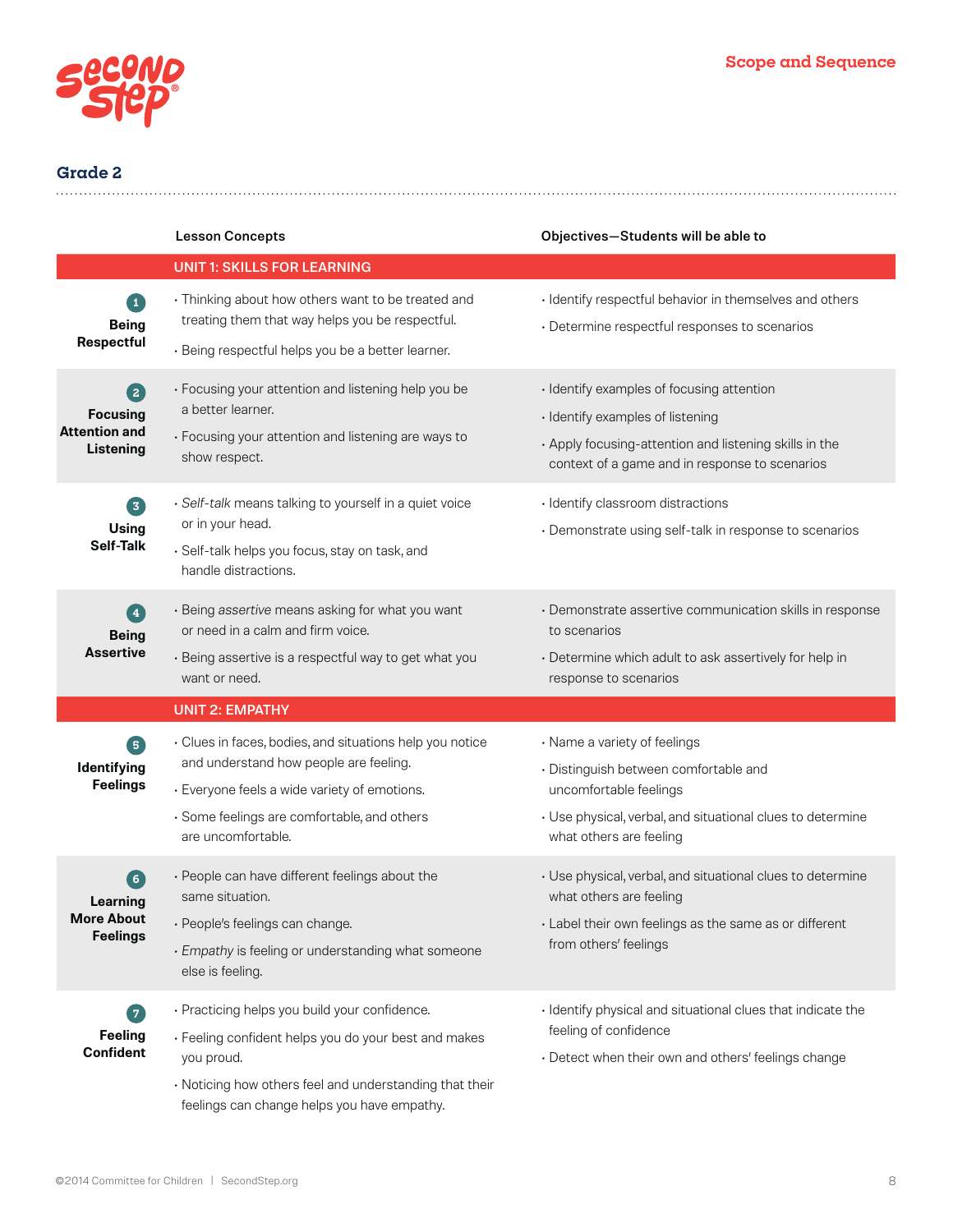

|                                                                                                                | <b>Lesson Concepts</b>                                                                                                                                                                                                                                                            | Objectives-Students will be able to                                                                                                                                           |
|----------------------------------------------------------------------------------------------------------------|-----------------------------------------------------------------------------------------------------------------------------------------------------------------------------------------------------------------------------------------------------------------------------------|-------------------------------------------------------------------------------------------------------------------------------------------------------------------------------|
| $\left[ \begin{array}{c} 8 \end{array} \right]$<br><b>Respecting</b><br><b>Different</b><br><b>Preferences</b> | • Having empathy helps you notice when others have<br>different preferences from yours.<br>· Respecting others' preferences helps you get along<br>better with them.                                                                                                              | · Determine what others are feeling using physical, verbal,<br>and situational clues<br>· Label their own preferences as the same as or different<br>from others' preferences |
| $\left[ \begin{array}{c} 9 \end{array} \right]$<br><b>Showing</b><br><b>Compassion</b>                         | · Noticing and understanding what someone is feeling<br>helps you have empathy.<br>• When you have empathy for someone, you can show<br>your care and concern by saying something kind or doing<br>something to help.<br>· Showing care and concern is called showing compassion. | · Determine what others are feeling using physical, verbal,<br>and situational clues<br>· Identify ways to show compassion for others in response<br>to scenarios             |
| (10)<br><b>Predicting</b><br><b>Feelings</b>                                                                   | · Accidents happen.<br>· If something happens to you by accident, think about<br>how it could have been an accident and find out<br>more information.<br>· If you do something by accident, think about how the<br>other person feels, apologize, and offer to help.              | · Predict others' feelings in response to scenarios<br>• Offer possible reasons for others' actions and feelings<br>in response to scenarios                                  |
|                                                                                                                | <b>UNIT 3: EMOTION MANAGEMENT</b>                                                                                                                                                                                                                                                 |                                                                                                                                                                               |
|                                                                                                                |                                                                                                                                                                                                                                                                                   |                                                                                                                                                                               |
| ⊕<br><b>Introducing</b><br><b>Emotion</b><br>Management                                                        | • When you feel strong feelings, it's hard to think clearly.<br>· Focusing attention on your body gives you clues about<br>how you're feeling.<br>· Thinking about your feelings helps the thinking part of<br>your brain get back in control.                                    | · Identify physical clues that can help them name their<br>own feelings                                                                                                       |
| $\overline{12}$<br><b>Managing</b><br><b>Embrrass-</b><br>ment                                                 | • Using a stop signal and naming your feeling are the first<br>two Calming-Down Steps.                                                                                                                                                                                            | · Identify the first two Calming-Down Steps<br>· Demonstrate first two Calming-Down Steps in<br>response to scenarios                                                         |
| B<br><b>Handling</b><br><b>Making</b><br><b>Mistakes</b>                                                       | · Everyone makes mistakes, but if you're feeling strong<br>feelings, it's important to calm down.<br>· Making mistakes helps you learn, because mistakes show<br>you what you need to practice more.<br>· You can use belly breathing to calm down.                               | · Demonstrate correct belly-breathing technique<br>• Use belly breathing to calm down in response<br>to scenarios                                                             |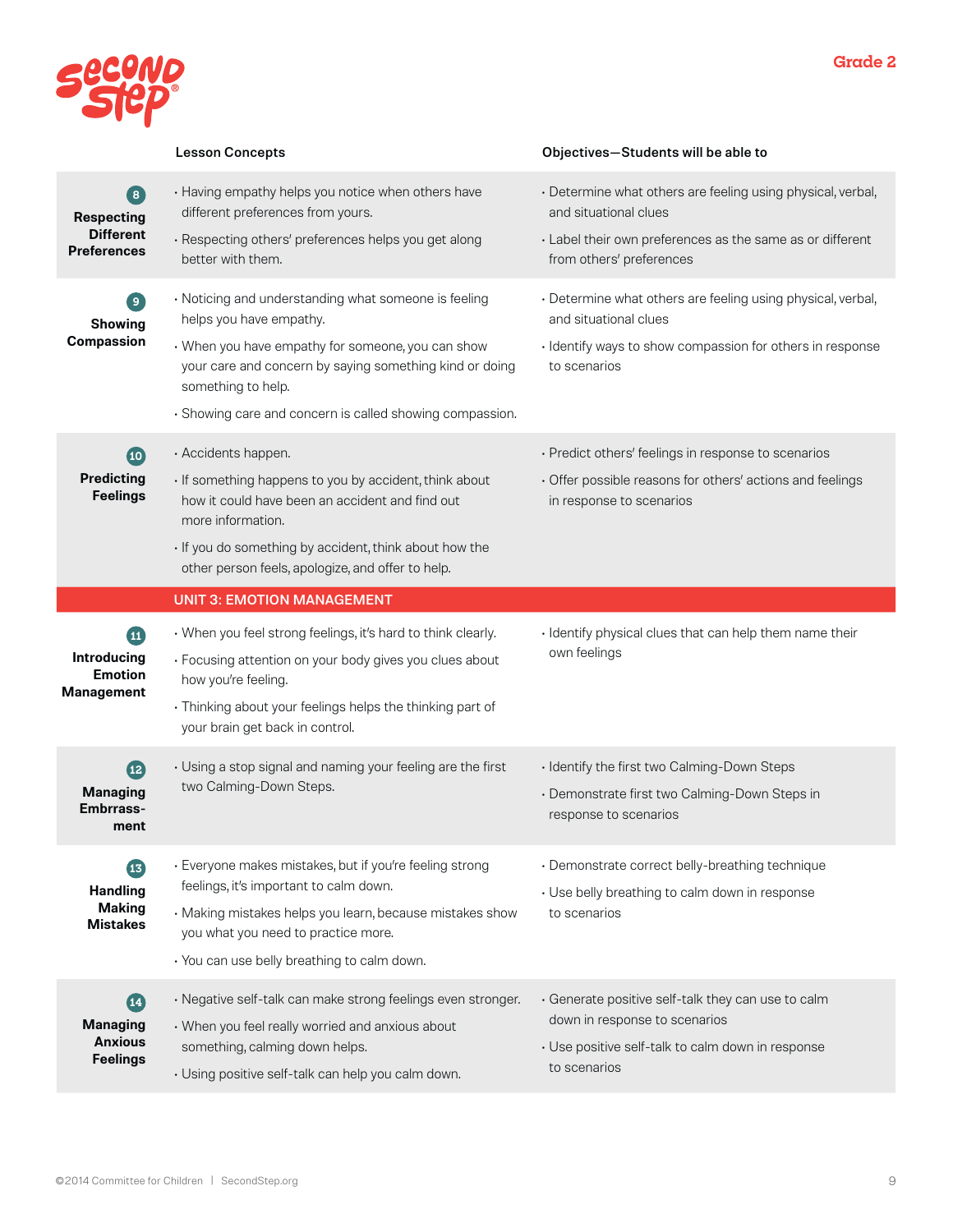

|                                                                                 | <b>Lesson Concepts</b>                                                                                                                                                                                                                                                | Objectives-Students will be able to                                                                                                                                                                                                                                    |
|---------------------------------------------------------------------------------|-----------------------------------------------------------------------------------------------------------------------------------------------------------------------------------------------------------------------------------------------------------------------|------------------------------------------------------------------------------------------------------------------------------------------------------------------------------------------------------------------------------------------------------------------------|
| 15<br><b>Managing</b><br>Anger                                                  | · Everyone feels angry sometimes, but hurting other<br>people's feelings or bodies is not okay.<br>· It's important to calm down angry feelings so you don't<br>do something hurtful.<br>· Being assertive is a respectful way to get what you want<br>or need.       | • Use counting to calm down in response to scenarios<br>• Use assertive communication skills to get what they<br>want or need in response to scenarios                                                                                                                 |
| $\overline{16}$<br><b>Finishing</b><br><b>Tasks</b>                             | · Calming down helps you stay focused and on task<br>at school.<br>• Using positive self-talk helps you stay focused and<br>on task so you can be a better learner.                                                                                                   | · Identify situations that require the use of the<br>Calming-Down Steps<br>• Demonstrate using the Calming-Down Steps in<br>response to scenarios<br>• Use positive self-talk to stay focused and on task<br>in response to scenarios                                  |
|                                                                                 | <b>UNIT 4: PROBLEM SOLVING</b>                                                                                                                                                                                                                                        |                                                                                                                                                                                                                                                                        |
| $\mathbf{F}$<br><b>Solving</b><br>Problems,<br>Part 1                           | · Calming down helps you think so you can solve problems.<br>· Following steps can help you solve problems.<br>· Saying the problem without blame is respectful.                                                                                                      | . Recall the first Problem-Solving Step<br>· Identify and say a problem in response to scenarios                                                                                                                                                                       |
| $\left( \mathbf{1} \mathbf{3} \right)$<br><b>Solving</b><br>Problems,<br>Part 2 | · Following steps can help you solve problems.<br>· Solutions to problems must be safe and respectful.                                                                                                                                                                | · Recall the first two Problem-Solving Steps<br>· Generate several solutions for a given problem<br>in response to scenarios<br>· Determine if solutions are safe and respectful                                                                                       |
| $\bigoplus$<br><b>Taking</b><br>Responsi-<br>bility                             | · Following steps can help you solve problems.<br>• When you hurt someone's feelings, it's important to<br>take responsibility.<br>· Taking responsibility means admitting what you did,<br>apologizing, and offering to make amends.                                 | . Recall the Problem-Solving Steps<br>. Apply the Problem-Solving Steps to scenarios about<br>conflicts with friends<br>• Demonstrate accepting responsibility for their actions<br>by admitting, apologizing, and offering to make amends<br>in response to scenarios |
| 20<br><b>Responding</b><br>to Playground<br><b>Exclusion</b>                    | · Following steps can help you solve problems.<br>· Being left out is a problem.<br>· Inviting someone who is being left out to play is the<br>respectful, compassionate thing to do.                                                                                 | · Recall the Problem-Solving Steps<br>. Apply the Problem-Solving Steps to scenarios that<br>involve playground problems, such as students being<br>left out intentionally                                                                                             |
| 21<br><b>Playing</b><br>Fairly on the<br>Playground                             | · Calming down helps you think so you can solve problems.<br>· Following steps can help you solve problems.<br>• When you can't agree on rules for a game, it's a problem.<br>· Finding a respectful way to agree on rules helps you get<br>along better with others. | . Recall the Problem-Solving Steps<br>. Apply the Problem-Solving Steps to scenarios that involve<br>playground conflicts that arise during games                                                                                                                      |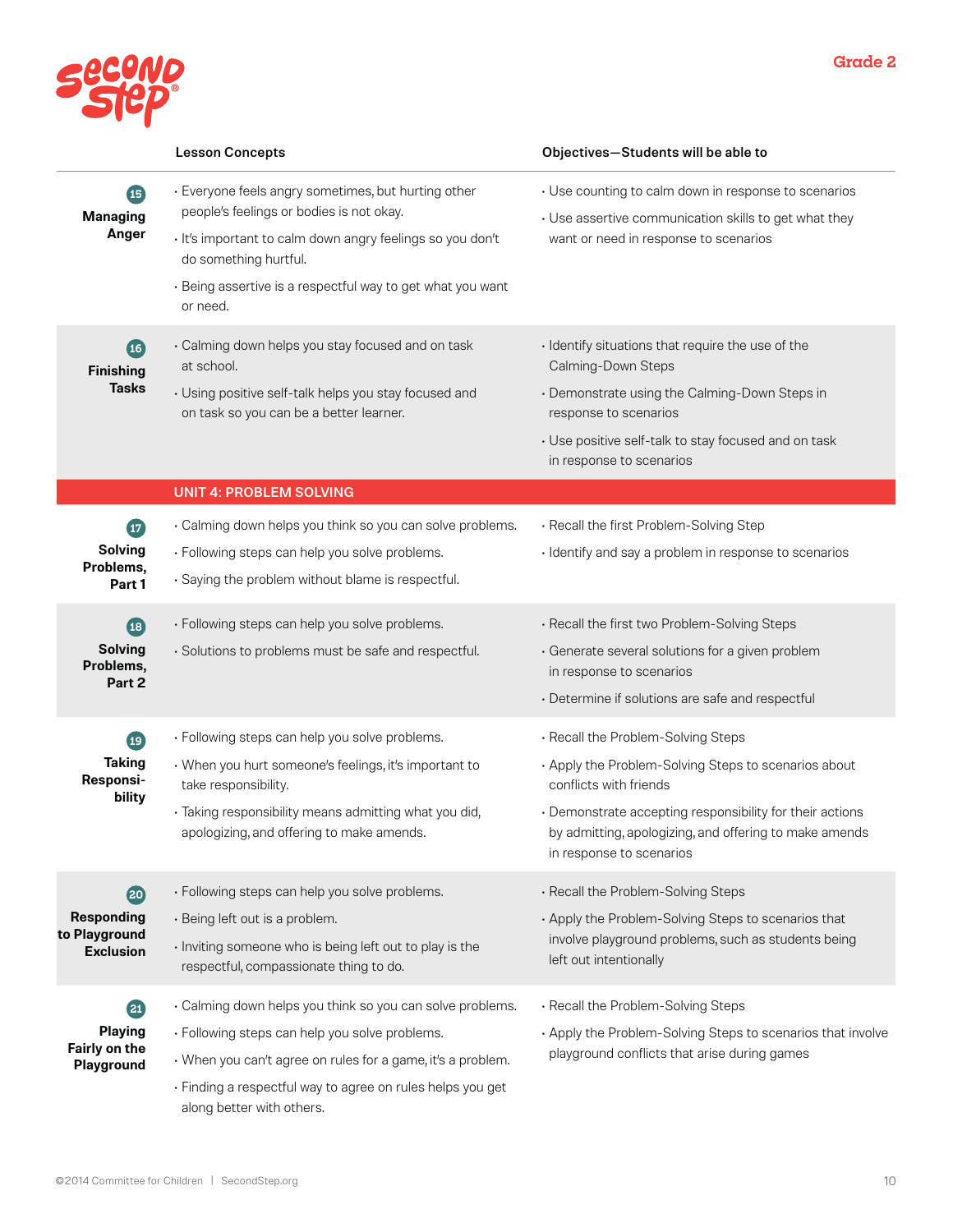

**22 Reviewing Second Step Skills** • Using Second Step skills can help you be a better learner and get along with others.

### Lesson Concepts Objectives—Students will be able to

- Recall Second Step skills learned
- Identify Second Step skills in a story
- Relate personal examples of skill use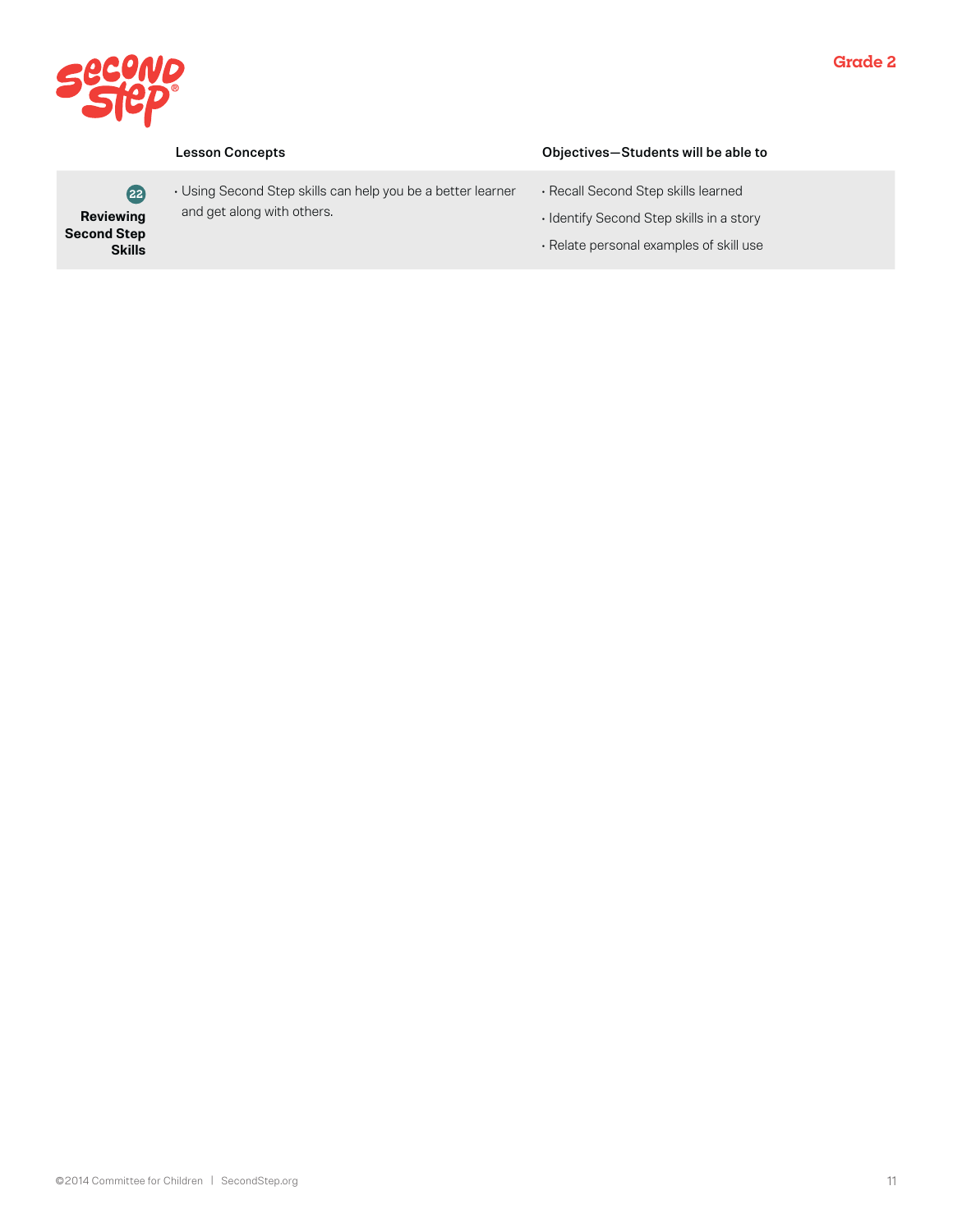

|                                                                | <b>Lesson Concepts</b>                                                                                                                                                                                                                                  | Objectives-Students will be able to                                                                                                                                                                 |
|----------------------------------------------------------------|---------------------------------------------------------------------------------------------------------------------------------------------------------------------------------------------------------------------------------------------------------|-----------------------------------------------------------------------------------------------------------------------------------------------------------------------------------------------------|
|                                                                | <b>UNIT 1: SKILLS FOR LEARNING</b>                                                                                                                                                                                                                      |                                                                                                                                                                                                     |
| $\boxed{1}$<br><b>Being</b><br>Respectful<br><b>Learners</b>   | • Focusing your attention and listening help you be<br>a better learner.<br>· Focusing your attention and listening show respect.                                                                                                                       | . Apply focusing-attention and listening skills in<br>response to scenarios.                                                                                                                        |
| 2<br><b>Using Self-</b><br><b>Talk</b>                         | · Self-talk means talking to yourself in a quiet voice<br>or in your head.<br>· Self-talk can help you focus, stay on task, and<br>handle distractions.                                                                                                 | · Identify classroom distractions<br>· Demonstrate the use of self-talk in response<br>to scenarios                                                                                                 |
| 3<br><b>Being</b><br><b>Assertive</b>                          | · Being assertive means asking for what you want<br>or need in a calm and firm voice.<br>· Being assertive is a respectful way to get what<br>you want or need.                                                                                         | • Demonstrate assertive communication skills in<br>response to scenarios                                                                                                                            |
| $\left( 4\right)$<br><b>Planning</b><br>to Learn               | · Making a plan can help you be a better learner.<br>. A plan is good if the order makes sense, it's simple,<br>and you can do it.                                                                                                                      | · Evaluate three-step plans for different scenarios<br>using the Good Plan Checklist criteria.<br>· Create a simple, three-step plan that meets the<br>Good Plan Checklist criteria.                |
|                                                                | <b>UNIT 2: EMPATHY</b>                                                                                                                                                                                                                                  |                                                                                                                                                                                                     |
| $\boxed{5}$<br>Identifying<br>Others'<br><b>Feelings</b>       | • Looking for clues on a person's face or body<br>and in the situation helps you notice and<br>understand how that person is feeling.<br>• People can have different feelings about the<br>same situation.<br>· All feelings are natural.               | • Name a variety of feelings.<br>· Determine others' feelings using physical, verbal,<br>and situational clues.<br>· Label their own feelings as the same as or different<br>from others' feelings. |
| $\left( 6\right)$<br>Understand-<br>ing<br><b>Perspectives</b> | • People can have different feelings about the same<br>situation, and their feelings can change.<br>· Empathy is feeling or understanding what someone else<br>is feeling.<br>• Thinking about others' perspectives helps you have<br>empathy for them. | · Identify others' feelings using physical, verbal, and<br>situational clues<br>· Determine whether others' feelings have changed,<br>in response to scenarios                                      |
| <b>Conflicting</b><br><b>Feelings</b>                          | · You can have conflicting feelings about a situation.<br>• Having empathy helps you notice when others' feelings<br>are the same as or different from yours.                                                                                           | · Identify two conflicting feelings a person could have<br>in response to scenarios<br>· Explain possible reasons for someone's conflicting<br>feelings in response to scenarios                    |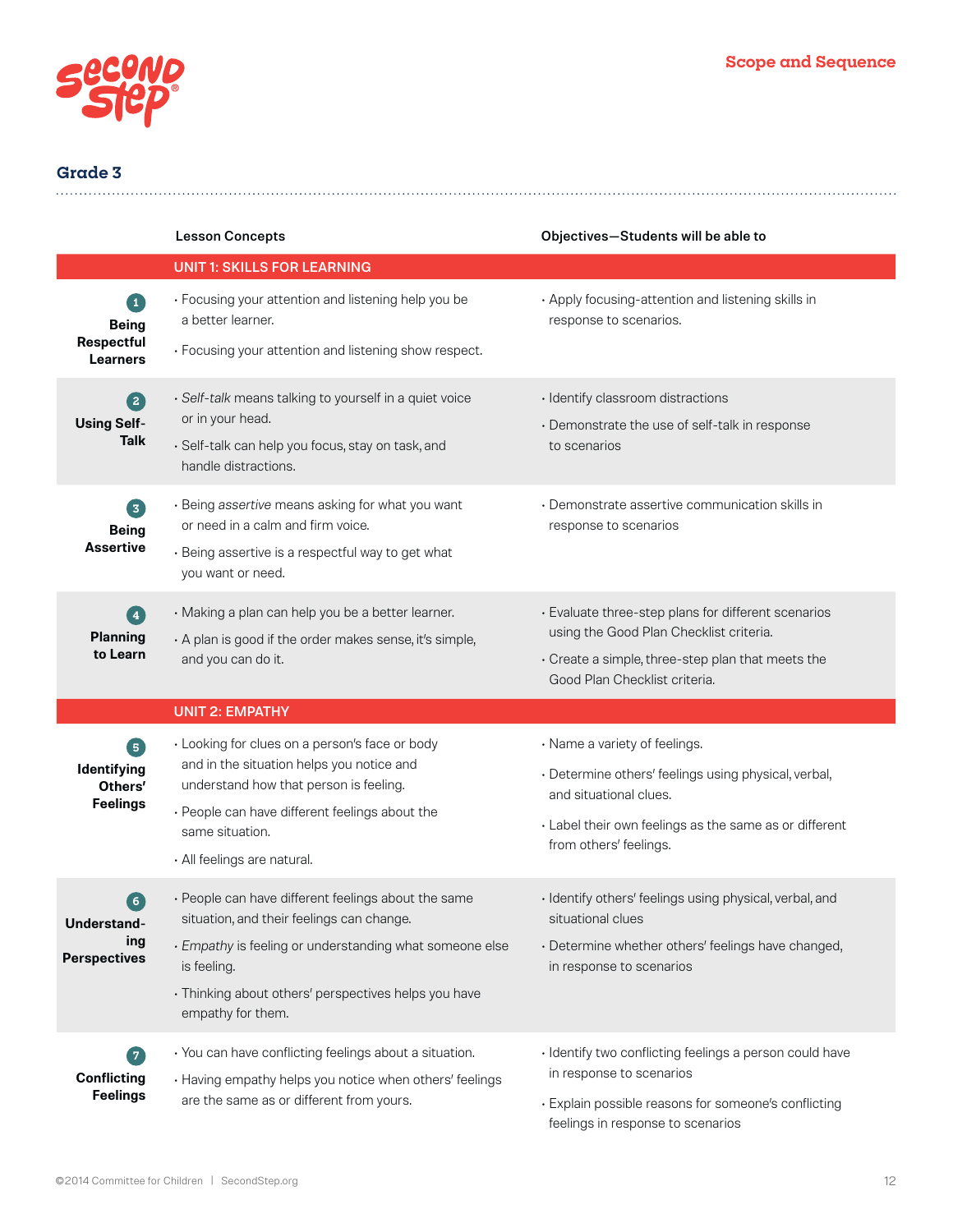

|                                                                                        | <b>Lesson Concepts</b>                                                                                                                                                                                                                         | Objectives-Students will be able to                                                                                                                                                                                                               |
|----------------------------------------------------------------------------------------|------------------------------------------------------------------------------------------------------------------------------------------------------------------------------------------------------------------------------------------------|---------------------------------------------------------------------------------------------------------------------------------------------------------------------------------------------------------------------------------------------------|
| 8<br><b>Accepting</b><br><b>Differences</b>                                            | • Having empathy helps you understand and accept<br>how others are the same as or different from you.<br>· Accepting and appreciating others' differences<br>is respectful.                                                                    | · Name similarities and differences between people<br>• Predict how others will feel when teased for<br>being different                                                                                                                           |
| $\left[ \begin{array}{c} 9 \end{array} \right]$<br><b>Showing</b><br><b>Compassion</b> | · Focusing attention on and listening to others can help<br>you have empathy and show compassion.<br>• You can say kind words or do helpful things to show<br>your compassion.                                                                 | • Demonstrate focusing-attention and listening skills<br>in response to scenarios<br>· Identify ways to show compassion for others in<br>response to scenarios<br>· Express appreciation for another person's concern in<br>response to scenarios |
| $\bullet$<br><b>Making</b><br><b>Friends</b>                                           | • Focusing attention and listening to others help you<br>make conversation.<br>· Making conversation helps you make friends and get<br>along better with others.                                                                               | • Demonstrate focusing-attention and listening skills in<br>the context of a game<br>· Initiate, continue, and end a conversation in a friendly<br>way in the context of a game                                                                   |
|                                                                                        | <b>UNIT 3: EMOTION MANAGEMENT</b>                                                                                                                                                                                                              |                                                                                                                                                                                                                                                   |
| $\bf \bm \Omega$<br><b>Introducing</b><br><b>Emotion</b><br><b>Management</b>          | • When you feel strong feelings, it's hard to think clearly.<br>· Focusing attention on your body gives you clues about<br>how you're feeling.<br>· Thinking about your feelings helps the thinking part of<br>your brain get back in control. | · Identify physical clues that can help them label their<br>own feelings                                                                                                                                                                          |
| $\mathbf{12}$<br><b>Managing</b><br><b>Test Anxiety</b>                                | • Using a stop signal and naming your feeling are the<br>first two Calming-Down Steps.                                                                                                                                                         | · Identify the first two Calming-Down Steps<br>• Demonstrate using the first two Calming-Down Steps<br>in response to scenarios                                                                                                                   |
| $\overline{13}$<br><b>Handling</b><br><b>Accusations</b>                               | • You can use belly breathing to calm down.<br>· Calming down helps you handle accusations calmly<br>and thoughtfully.<br>· It's important to take responsibility when you've<br>made a mistake.                                               | · Demonstrate correct belly-breathing technique<br>• Use belly breathing to calm down in response<br>to scenarios<br>• Demonstrate steps for handling accusations in response<br>to scenarios                                                     |
| (14)<br><b>Managing</b><br><b>Disappoint-</b><br>ment                                  | · Negative self-talk can make strong feelings even stronger.<br>· You can calm down by using positive self-talk.<br>· Setting a new goal and making a plan to achieve it are<br>positive ways to handle disappointment.                        | · Generate positive self-talk they can use to calm down<br>in response to scenarios<br>· Make a simple three-step plan to achieve a goal in<br>response to scenarios                                                                              |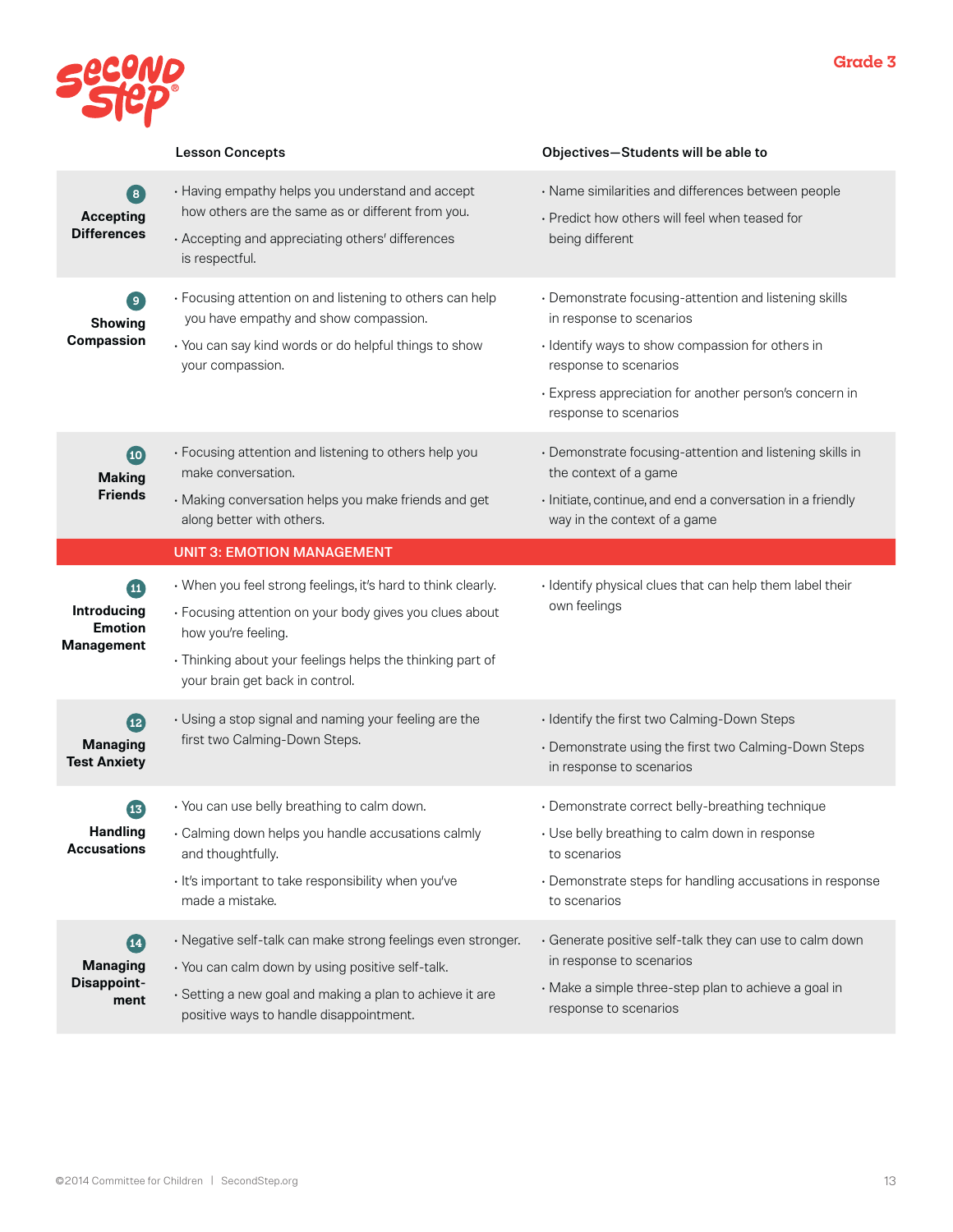

|                                                                         | <b>Lesson Concepts</b>                                                                                                                                                                                                                                          | Objectives-Students will be able to                                                                                                                                                                                                               |
|-------------------------------------------------------------------------|-----------------------------------------------------------------------------------------------------------------------------------------------------------------------------------------------------------------------------------------------------------------|---------------------------------------------------------------------------------------------------------------------------------------------------------------------------------------------------------------------------------------------------|
| 45<br><b>Managing</b><br>Anger                                          | · Everyone feels angry sometimes, but hurting other<br>people's feelings or bodies is not okay.<br>· It's important to calm down angry feelings so you don't<br>do something hurtful.<br>· Being assertive is a respectful way to get what you want<br>or need. | • Use counting to calm down in response to scenarios<br>• Use assertive communication skills to get what they<br>want or need in response to scenarios                                                                                            |
| $\overline{16}$<br><b>Managing</b><br>Hurt<br><b>Feelings</b>           | · Calming down when your feelings have been hurt can<br>help you avoid jumping to conclusions.<br>· Thinking of other explanations and getting more<br>information can help you avoid jumping to conclusions.                                                   | • Identify situations that require using strategies for<br>calming down<br>· Demonstrate using strategies for calming down<br>· Generate alternative explanations in response to<br>scenarios                                                     |
|                                                                         | <b>UNIT 4: PROBLEM SOLVING</b>                                                                                                                                                                                                                                  |                                                                                                                                                                                                                                                   |
| $\bm{\bm{\omega}}$<br><b>Solving</b><br>Problems,<br>Part 1             | · Calming down helps you think so you can solve problems.<br>· Following steps can help you solve problems.<br>· Saying the problem without blame is respectful.                                                                                                | · Recall the first Problem-Solving Step<br>· Identify and state a problem in response to scenarios<br>· Identify blaming language in response to scenarios                                                                                        |
| $\bigoplus$<br><b>Solving</b><br>Problems,<br>Part 2                    | · Following steps can help you solve problems.<br>· Solutions to problems must be safe and respectful.<br>· Solutions can have positive or negative consequences.                                                                                               | · Recall the Problem-Solving Steps<br>• Propose several solutions for a given problem in<br>response to scenarios<br>· Determine if solutions are safe and respectful<br>• Explore positive and negative consequences of solutions                |
| $\bigoplus$<br><b>Solving</b><br><b>Classroom</b><br><b>Problems</b>    | · Calming down helps you think so you can solve<br>problems.<br>· Following steps can help you solve problems.<br>· Getting along with others helps you be a better learner<br>at school.                                                                       | · Apply the Calming-Down Steps to an emotional<br>situation in response to a scenario<br>· Recall the Problem-Solving Steps<br>• Use the Problem-Solving Steps to solve an interpersonal<br>problem between classmates, in response to a scenario |
| (20)<br><b>Solving</b><br>Peer-<br><b>Exclusion</b><br><b>Problems</b>  | · Following steps can help you solve problems.<br>· Being assertive is a safe and respectful solution to<br>problems like being excluded.<br>· Excluding others is not nice or respectful.                                                                      | • Apply the Problem-Solving Steps to the problem of<br>being excluded by peers, in response to scenarios<br>· Demonstrate assertive communication skills in response<br>to scenarios                                                              |
| 21<br><b>Dealing with</b><br><b>Negative</b><br>Peer<br><b>Pressure</b> | · Calming down helps you think so you can solve problems.<br>· Following steps can help you solve problems.<br>· Being assertive can help you resist negative<br>peer pressure.                                                                                 | • Apply the Problem-Solving Steps to the problem of being<br>negatively pressured by peers, in response to scenarios<br>· Demonstrate assertive communication in response<br>to scenarios                                                         |
| (22)<br><b>Reviewing</b><br><b>Second Step</b><br><b>Skills</b>         | • Using Second Step skills can help you be a better learner<br>and get along with others.                                                                                                                                                                       | · Recall Second Step skills learned<br>· Identify Second Step skills in a story<br>· Relate personal examples of skill use                                                                                                                        |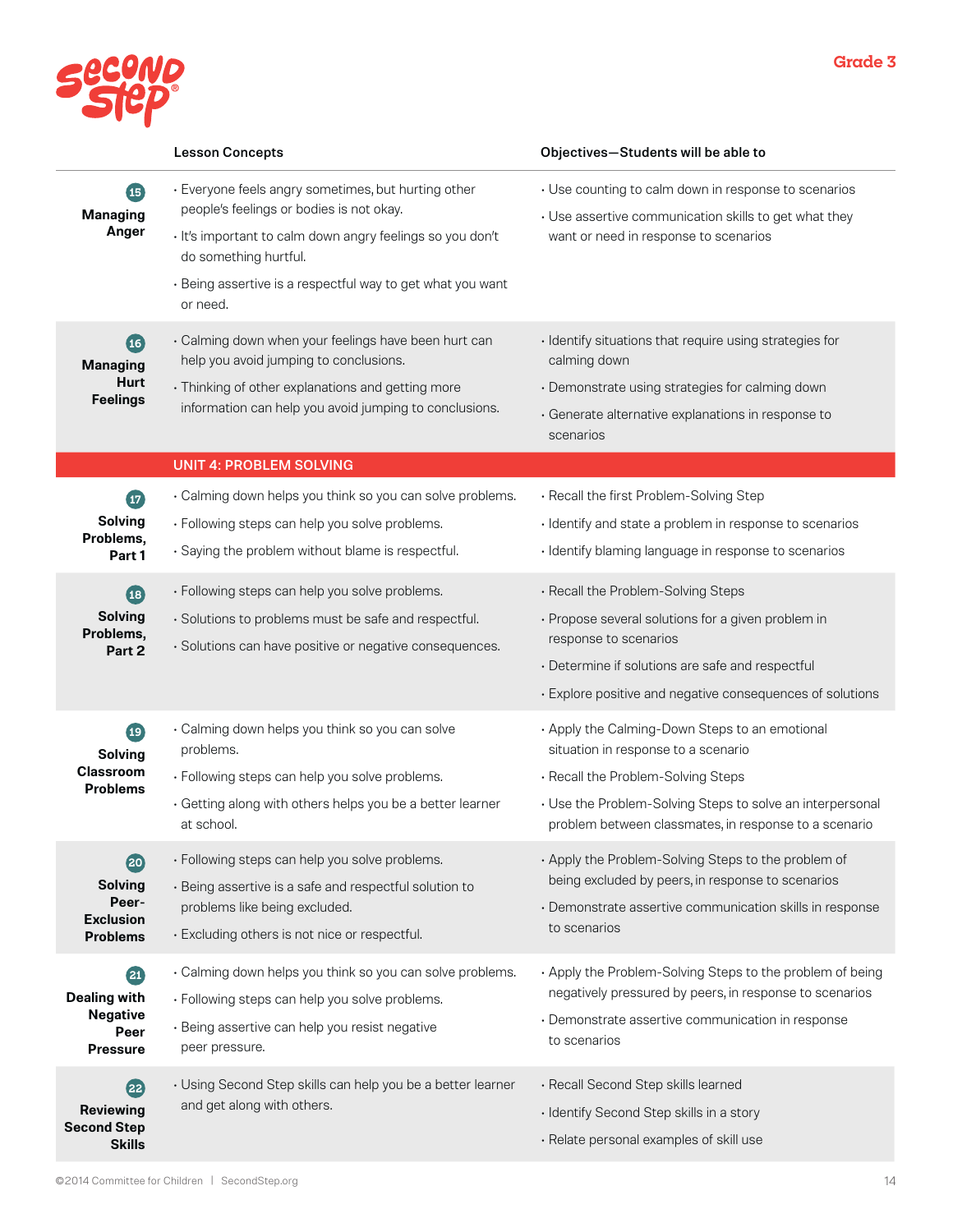

|                                                                              | <b>Lesson Concepts</b>                                                                                                                                                                         | Objectives-Students will be able to                                                                                                                           |
|------------------------------------------------------------------------------|------------------------------------------------------------------------------------------------------------------------------------------------------------------------------------------------|---------------------------------------------------------------------------------------------------------------------------------------------------------------|
|                                                                              | <b>UNIT 1: EMPATHY AND SKILLS FOR LEARNING</b>                                                                                                                                                 |                                                                                                                                                               |
| П<br><b>Empathy</b><br>and Respect                                           | • The Second Step program helps you succeed at school.<br>• Having respect and empathy helps you get along<br>with others.                                                                     | · Define respect<br>· Define empathy                                                                                                                          |
| 2<br>Listening<br>with<br><b>Attention</b>                                   | • Listening with attention helps you learn, work with others,<br>and make friends.                                                                                                             | · Demonstrate listening-with-attention skills                                                                                                                 |
| 3<br><b>Being</b><br><b>Assertive</b>                                        | • Being assertive means asking for what you want or need<br>in a calm, firm, respectful voice.<br>· Being assertive helps you be successful in a variety of<br>social and academic situations. | · Identify passive, aggressive, and assertive responses<br>• Demonstrate assertive responses with their partners                                              |
| Ø<br><b>Respecting</b><br><b>Similarities</b><br>and<br><b>Differences</b>   | · People can have similar or different feelings about the<br>same situation.<br>· Being able to notice and then understand others'<br>feelings is an important part of empathy.                | · Identify clues that help them recognize other<br>people's feelings<br>· Identify similarities and differences between how<br>two people feel                |
| $\sqrt{5}$<br>Understand-<br>ing Complex<br><b>Feelings</b>                  | · It's possible to have more than one feeling at the<br>same time.<br>· Being able to understand that others might have<br>complex feelings is an important part of empathy.                   | · Identify multiple feelings in a given scenario<br>· Give possible reasons for multiple feelings                                                             |
| 6 <sup>1</sup><br><b>Understand-</b><br>ing Different<br><b>Perspectives</b> | · People can have different perspectives about other<br>people, places, and situations.<br>• Perspective taking is a central component of empathy.                                             | · Identify differing perspectives in given scenarios<br>· Generate prosocial responses to scenarios in which<br>different perspectives could cause a conflict |
| <b>Conversation</b><br>and<br><b>Compliments</b>                             | • Having successful conversations with peers helps you<br>make and build friendships.<br>· Giving a sincere, thoughtful compliment is a good way<br>to start a conversation or keep one going. | · Identify components of a successful conversation<br>· Demonstrate giving and receiving a compliment                                                         |
| $\bullet$<br>Joining In                                                      | · Being assertive can help you join and invite others to<br>join a group.                                                                                                                      | · Identify skills for joining a group<br>· Demonstrate skills for joining a group                                                                             |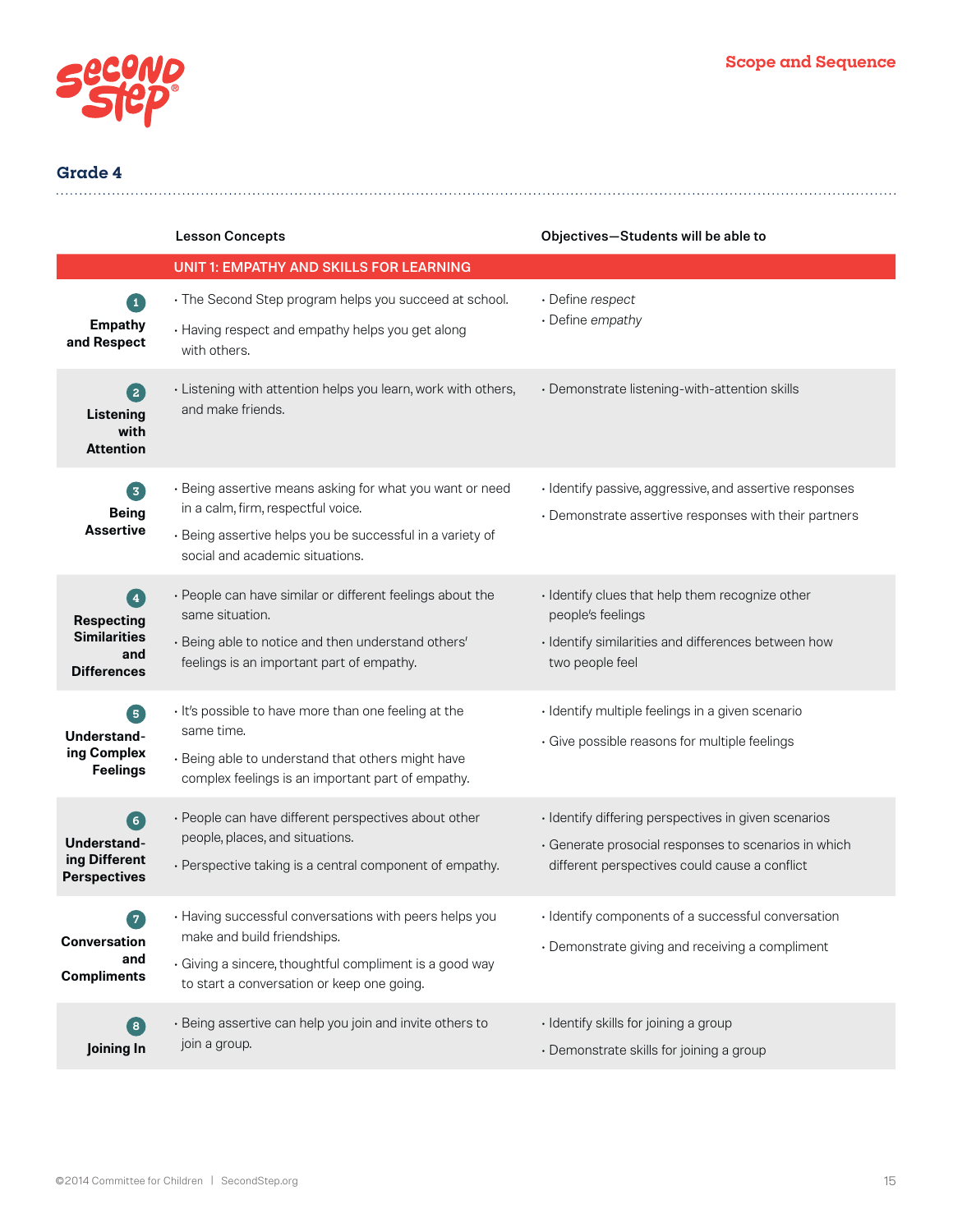



|                                                                              | <b>Lesson Concepts</b>                                                                                                                                                | Objectives-Students will be able to                                                                                                                                                                                   |
|------------------------------------------------------------------------------|-----------------------------------------------------------------------------------------------------------------------------------------------------------------------|-----------------------------------------------------------------------------------------------------------------------------------------------------------------------------------------------------------------------|
| $\mathbf{9}$<br>Showing<br><b>Compassion</b>                                 | · Compassion means saying kind words or doing<br>something helpful to show you care about how another<br>person feels.<br>• Having empathy helps you show compassion. | · Demonstrate expressing concern or showing<br>compassion for someone                                                                                                                                                 |
|                                                                              | <b>UNIT 2: EMOTION MANAGEMENT</b>                                                                                                                                     |                                                                                                                                                                                                                       |
| $\overline{10}$<br><b>Introducing</b><br><b>Emotion</b><br><b>Management</b> | • When you feel strong feelings, it's hard to think clearly.<br>• Unmanaged, strong emotions can lead to negative<br>behavior and consequences.                       | · Describe what triggers their own strong emotions<br>• Describe what happens in their brains and bodies when<br>they experience strong emotions                                                                      |
| $\blacksquare$<br><b>Managing</b><br><b>Strong</b><br><b>Feelings</b>        | · Staying in control of your emotions and actions helps you<br>get along better with others and be successful at school.                                              | • Demonstrate the ability to interrupt escalating emotions<br>· Determine a personal "signal"<br>· Identify and name strong feelings as they occur                                                                    |
| (12)<br>Calming<br><b>Down Anger</b>                                         | · Calming down emotions that are getting out of<br>control helps you think clearly so you can avoid<br>negative consequences.                                         | · Identify situations in which they might need to calm down<br>• Demonstrate the technique for deep, centered breathing<br>· Identify and demonstrate other Ways to Calm Down<br>(counting, using positive self-talk) |
| 43<br><b>Managing</b><br><b>Anxiety</b>                                      | · Effectively managing your anxiety makes it easier to<br>focus and succeed in social and academic situations.                                                        | · Identify situations that cause anxiety<br>. Apply what they've learned about calming down<br>to anxiety-provoking scenarios, including<br>academic challenges                                                       |
| $\mathbf{14}$<br><b>Avoiding</b><br><b>Jumping to</b><br><b>Conclusions</b>  | · Calming down strong emotions helps you think clearly<br>about a situation so you can avoid jumping to conclusions.                                                  | · Identify emotion-management strategies<br>· Demonstrate assertiveness skills<br>· Identify and demonstrate positive self-talk statements                                                                            |
| $\overline{15}$<br><b>Handling</b><br><b>Put-Downs</b>                       | · Calming down helps you handle put-downs and avoid<br>making conflicts escalate.                                                                                     | · Identify strategies for handling put-downs<br>• Demonstrate what they've learned about strategies for<br>calming down<br>· Demonstrate assertive responses to put-downs                                             |
|                                                                              | <b>UNIT 3: PROBLEM SOLVING</b>                                                                                                                                        |                                                                                                                                                                                                                       |
| (16)<br><b>Solving</b><br>Problems,<br>Part 1                                | · Following steps can help you solve problems.<br>· Saying the problem without blame is respectful.<br>· Solving problems helps you be successful at school.          | · Recall the S: Say the problem step of the<br>Problem-Solving Steps<br>· State a problem without blaming anyone                                                                                                      |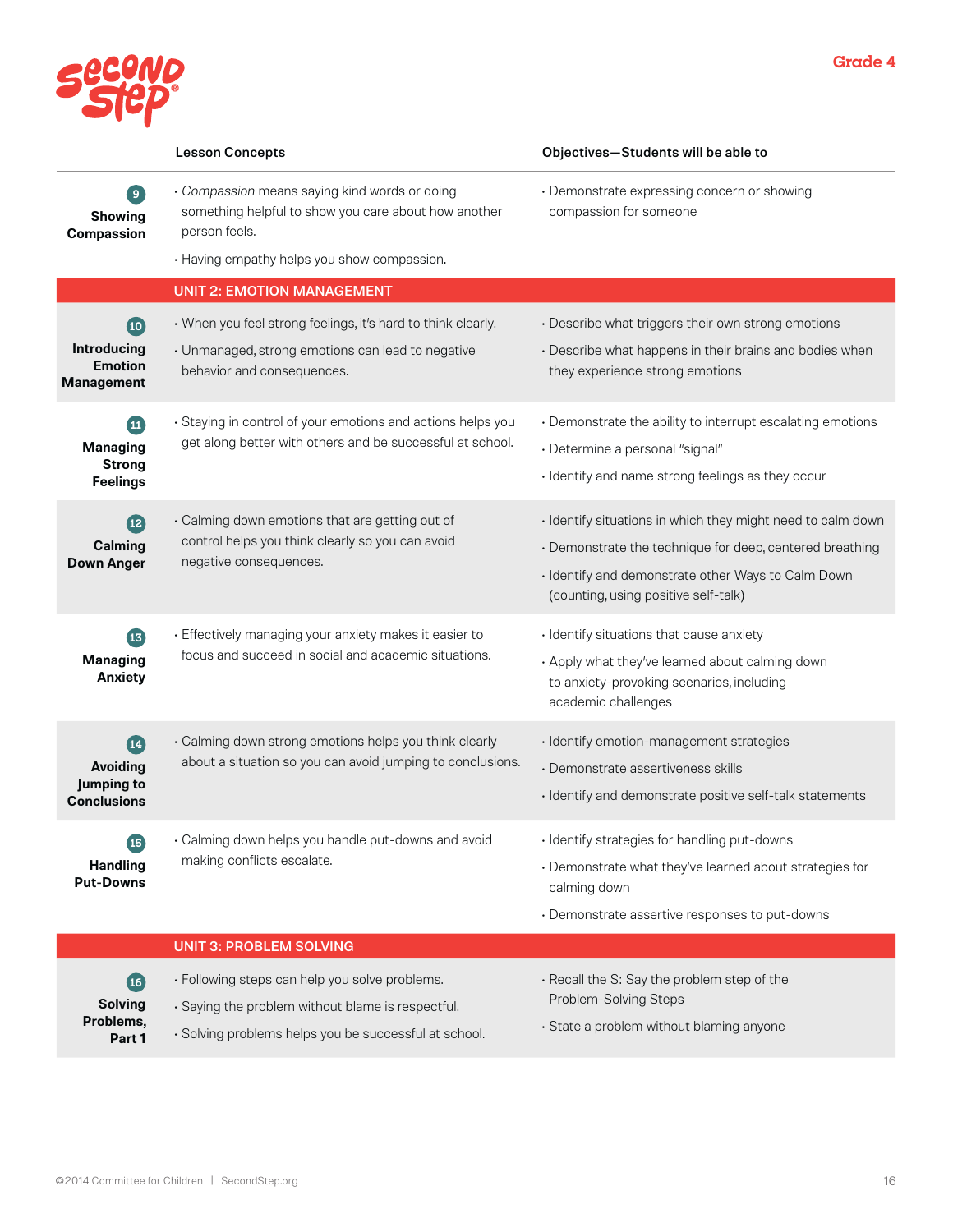

|                                                                                                    | <b>Lesson Concepts</b>                                                                                                                                                           | Objectives-Students will be able to                                                                                                                                                                                           |
|----------------------------------------------------------------------------------------------------|----------------------------------------------------------------------------------------------------------------------------------------------------------------------------------|-------------------------------------------------------------------------------------------------------------------------------------------------------------------------------------------------------------------------------|
| $\boldsymbol{\mathbf{\boldsymbol{\Psi}}}$<br><b>Solving</b><br>Problems,<br>Part 2                 | · Solving problems helps you be successful at school.                                                                                                                            | · Generate safe and respectful solutions to a problem<br>· Identify consequences of potential solutions<br>· Select an appropriate solution to a problem                                                                      |
| $\overline{18}$<br><b>Making a</b><br>Plan                                                         | · Some solutions to problems are complicated and<br>need a plan.<br>· Plans help you break down a big task into smaller,<br>more manageable parts.                               | · Explain the purpose of making a plan<br>• Create a three-step plan to carry out a solution<br>to a problem                                                                                                                  |
| $\left( \begin{matrix} 19 \end{matrix} \right)$<br><b>Solving</b><br>Playground<br><b>Problems</b> | · You're better able to resolve playground conflicts<br>when you're able to calm down and use the<br>Problem-Solving Steps.                                                      | · Identify common playground conflicts<br>• Demonstrate using the Problem-Solving Steps to handle<br>playground conflicts                                                                                                     |
| 20<br><b>Taking</b><br>Responsi-<br>bility for<br><b>Your Actions</b>                              | · Taking responsibility for your actions is the respectful<br>thing to do.                                                                                                       | • Demonstrate the ability to use the Problem-Solving Steps<br>to handle scenarios in which someone has been wronged<br>· Demonstrate acknowledging mistakes<br>• Demonstrate making an apology and offering to<br>make amends |
| 21<br><b>Dealing with</b><br>Peer<br><b>Pressure</b>                                               | · It's okay to say no to others, and it's okay for them to say<br>no to you.<br>· Negative emotions like guilt and remorse can be reasons<br>not to go along with peer pressure. | · Demonstrate using assertiveness skills to resist<br>peer pressure<br>• Demonstrate using the Problem-Solving Steps to<br>figure out ways to resist peer pressure                                                            |
| (22)<br><b>Reviewing</b><br><b>Second Step</b><br><b>Skills</b>                                    | · The skills and concepts learned in the Second Step<br>program can help you succeed in school.                                                                                  | · Identify Second Step skills and concepts being used<br>in scenarios students might encounter at school<br>· Include Second Step skills in a written script about<br>solving a problem                                       |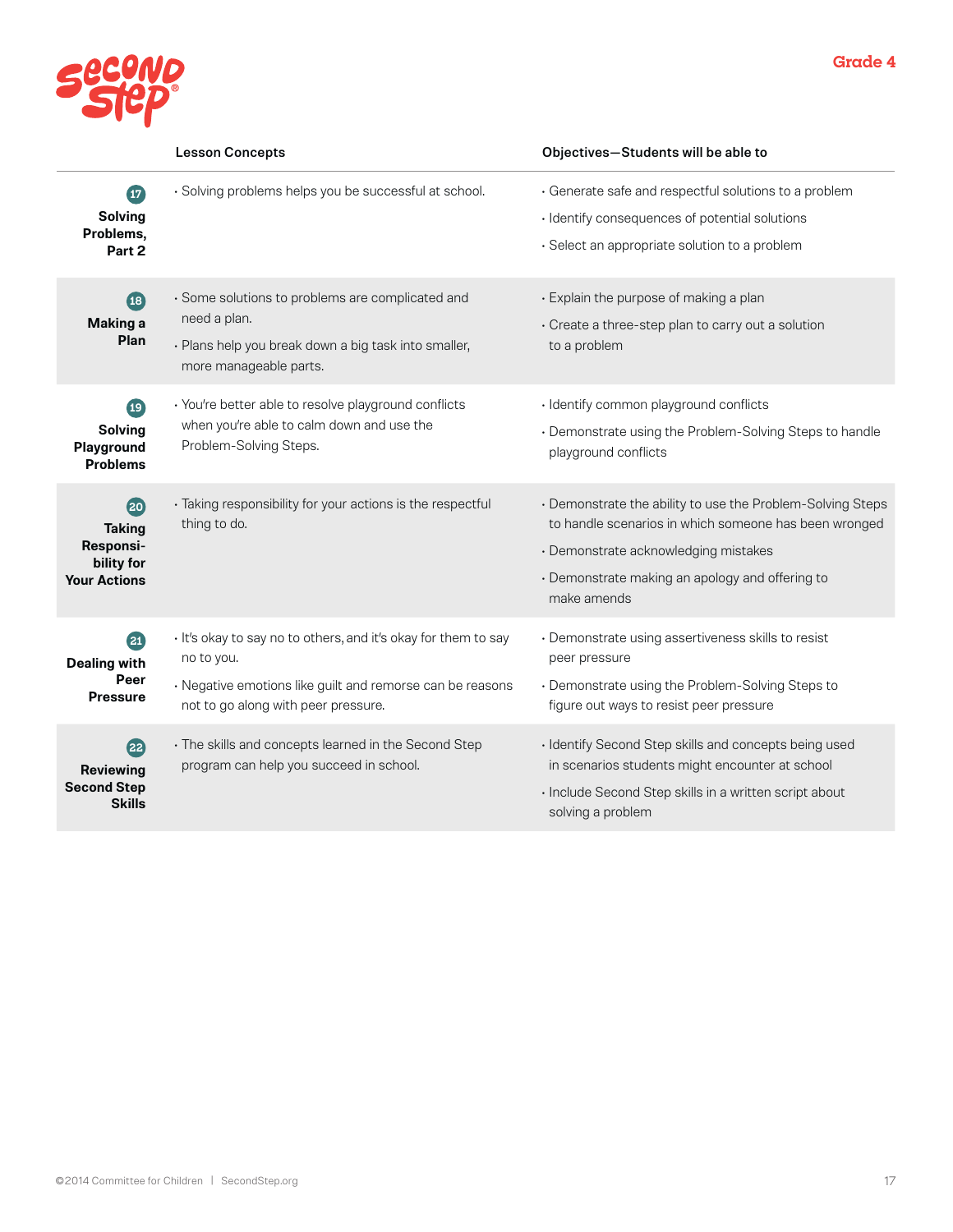

|                                                         | <b>Lesson Concepts</b>                                                                                                                          | Objectives-Students will be able to                                                                              |
|---------------------------------------------------------|-------------------------------------------------------------------------------------------------------------------------------------------------|------------------------------------------------------------------------------------------------------------------|
|                                                         | UNIT 1: EMPATHY AND SKILLS FOR LEARNING                                                                                                         |                                                                                                                  |
| $\boxed{1}$                                             | • The Second Step program helps you succeed at school.                                                                                          | · Define respect                                                                                                 |
| <b>Empathy</b><br>and Respect                           | • Having respect and empathy helps you get along<br>with others.                                                                                | • Define empathy                                                                                                 |
| 2<br>Listening<br>with<br><b>Attention</b>              | · Listening with attention helps you learn, work with others,<br>and make friends.                                                              | · Demonstrate listening-with-attention skills                                                                    |
| 3                                                       | · Being assertive means asking for what you want or need<br>in a calm, firm, respectful voice.                                                  | · Identify passive, aggressive, and assertive responses<br>• Demonstrate assertive responses with their partners |
| <b>Being</b><br><b>Assertive</b>                        | · Being assertive helps you be successful in a variety of<br>social and academic situations.                                                    |                                                                                                                  |
| $\left( \begin{matrix} \mathbf{4} \end{matrix} \right)$ | · Being able to predict how what you do or say might make<br>other people feel is respectful and will help you get along<br>better with others. | • Predict how others might feel as a result of their<br>or another's actions                                     |
| <b>Predicting</b><br><b>Feelings</b>                    |                                                                                                                                                 | · State the cause and effects of a given action                                                                  |
| 6                                                       | · Others may have different perspectives.                                                                                                       | • Demonstrate the ability to take someone<br>else's perspective                                                  |
| <b>Taking</b><br>Others'<br><b>Perspectives</b>         | · Being able to recognize someone else's perspective helps<br>you get along with others.                                                        |                                                                                                                  |
| 6                                                       | · Accepting differences and finding similarities can<br>create mutual respect and friendship.                                                   | · Identify similarities and differences between two people                                                       |
| <b>Accepting</b><br><b>Differences</b>                  |                                                                                                                                                 | · Define prejudice                                                                                               |
| 7<br><b>Disagreeing</b><br><b>Respectfully</b>          | · Disagreeing respectfully involves using<br>assertiveness skills.                                                                              | · Distinguish between respectful and disrespectful ways<br>to disagree                                           |
|                                                         | · Disagreeing respectfully helps you strengthen your<br>relationships, avoid misunderstandings, and prevent<br>aggressive conflicts.            | • Communicate their own perspectives                                                                             |
|                                                         |                                                                                                                                                 | · Demonstrate skills for disagreeing respectfully                                                                |
| 8<br><b>Responding</b><br>with<br><b>Compassion</b>     | · Compassion is saying kind words or doing something<br>to show you care about how another person feels.                                        | • Demonstrate knowledge of how to respond with<br>compassion                                                     |
|                                                         | · Showing compassion for others is the respectful,<br>kind thing to do.                                                                         |                                                                                                                  |
|                                                         | · Having empathy helps you show compassion.                                                                                                     |                                                                                                                  |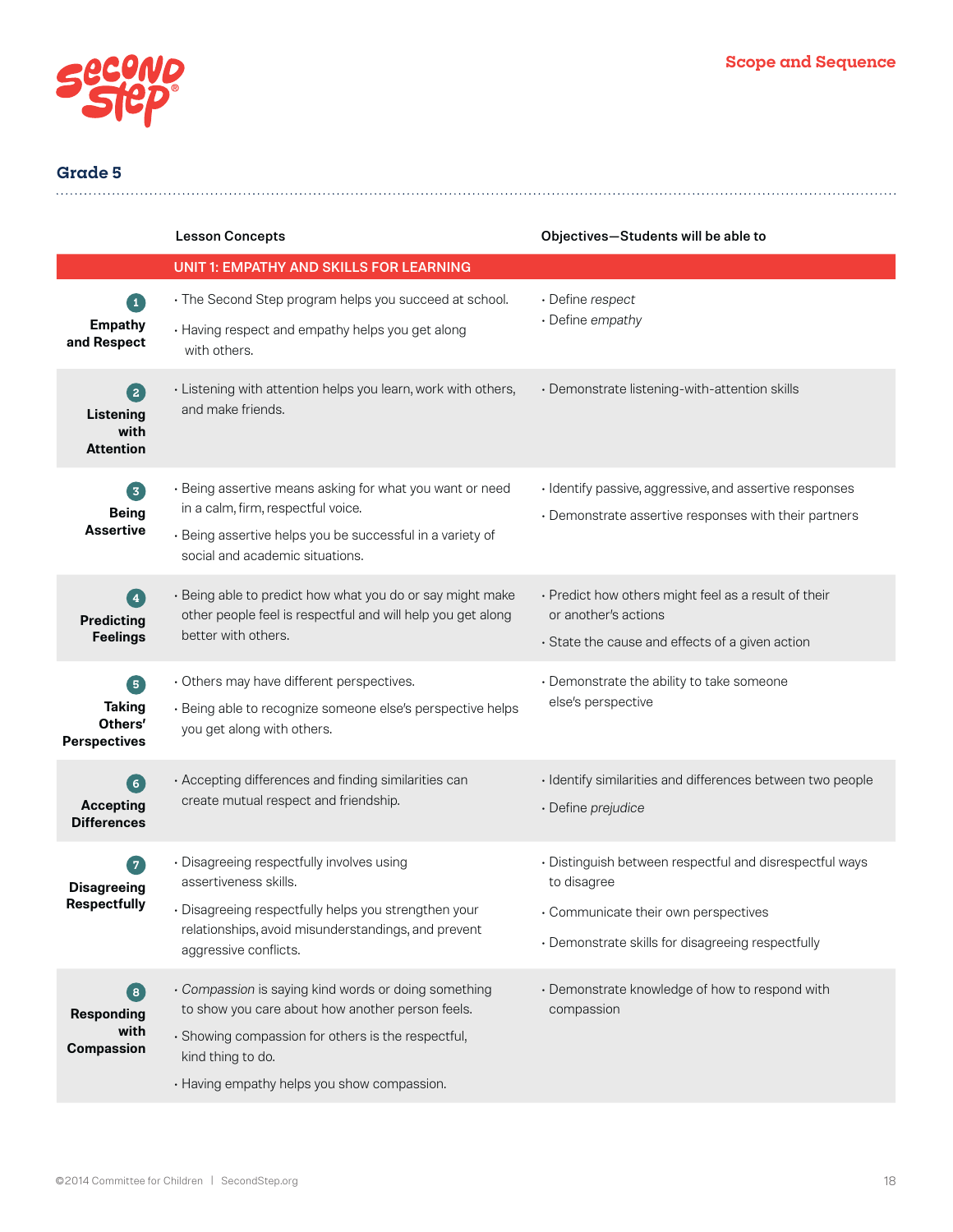

|                                                                      | <b>Lesson Concepts</b>                                                                                                                 | Objectives-Students will be able to                                                                                                                                                                                                   |
|----------------------------------------------------------------------|----------------------------------------------------------------------------------------------------------------------------------------|---------------------------------------------------------------------------------------------------------------------------------------------------------------------------------------------------------------------------------------|
|                                                                      | <b>UNIT 2: EMOTION MANAGEMENT</b>                                                                                                      |                                                                                                                                                                                                                                       |
| $\overline{9}$<br>Introducing<br><b>Emotion</b><br><b>Management</b> | • When you have strong, unmanaged emotions, it can lead<br>to negative behavior and consequences.                                      | • Describe what happens in their brains and bodies<br>when they experience strong emotions<br>· Identify a personal signal<br>· Identify and name strong feelings                                                                     |
| $\overline{10}$<br>Calming<br>Down                                   | · Calming down emotions that are getting out of<br>control helps you think clearly so you can avoid<br>negative consequences.          | · Identify situations in which they might need to calm down<br>· Learn the technique for deep, centered breathing<br>· Identify and demonstrate other Calming Down Strategies<br>(using positive self-talk, counting, taking a break) |
| $\mathbf{E}$<br><b>Managing</b><br><b>Anxiety</b>                    | • Managing your anxiety effectively makes it easier to focus<br>and succeed in social and academic situations.                         | · Identify social situations that can cause anxiety<br>• Apply what they've learned about calming down in<br>scenarios causing social anxiety                                                                                         |
| $\overline{12}$<br><b>Managing</b><br><b>Frustration</b>             | · Frustration can get in the way of learning.<br>• Managing frustration reduces the chance of doing<br>something you may regret later. | · Identify physical signs of frustration<br>· Demonstrate reducing frustration by using the<br>Calming-Down Steps                                                                                                                     |
| <b>B</b><br><b>Resisting</b><br>Revenge                              | · Getting revenge can make problems worse.                                                                                             | · Identify consequences of revenge<br>· Generate alternatives for seeking revenge<br>• Demonstrate using the Calming-Down Steps                                                                                                       |
| $\overline{14}$<br><b>Handling</b><br><b>Put-Downs</b>               | · Calming down helps you handle put-downs and avoid<br>escalating conflicts.                                                           | · Identify strategies for handling put-downs<br>• Demonstrate what they've learned about the<br>Calming-Down Steps<br>• Demonstrate assertive responses to put-downs                                                                  |
| $\boldsymbol{\Phi}$<br><b>Avoiding</b><br><b>Assumptions</b>         | $\cdot$ Calming down strong emotions helps you think clearly<br>about a situation and make better decisions.                           | · Identify emotion-management strategies<br>· Demonstrate assertiveness skills<br>· Identify and use positive self-talk statements to<br>avoid making assumptions                                                                     |
|                                                                      | <b>UNIT 3: PROBLEM SOLVING</b>                                                                                                         |                                                                                                                                                                                                                                       |
| $\overline{16}$<br><b>Solving</b><br>Problems,                       | · Solving problems helps you be successful at school.                                                                                  | · Recall the S: Say the problem step of the<br>Problem-Solving Steps<br>· State a problem without blaming anyone                                                                                                                      |

©2014 Committee for Children | SecondStep.org 19

**Part 1**